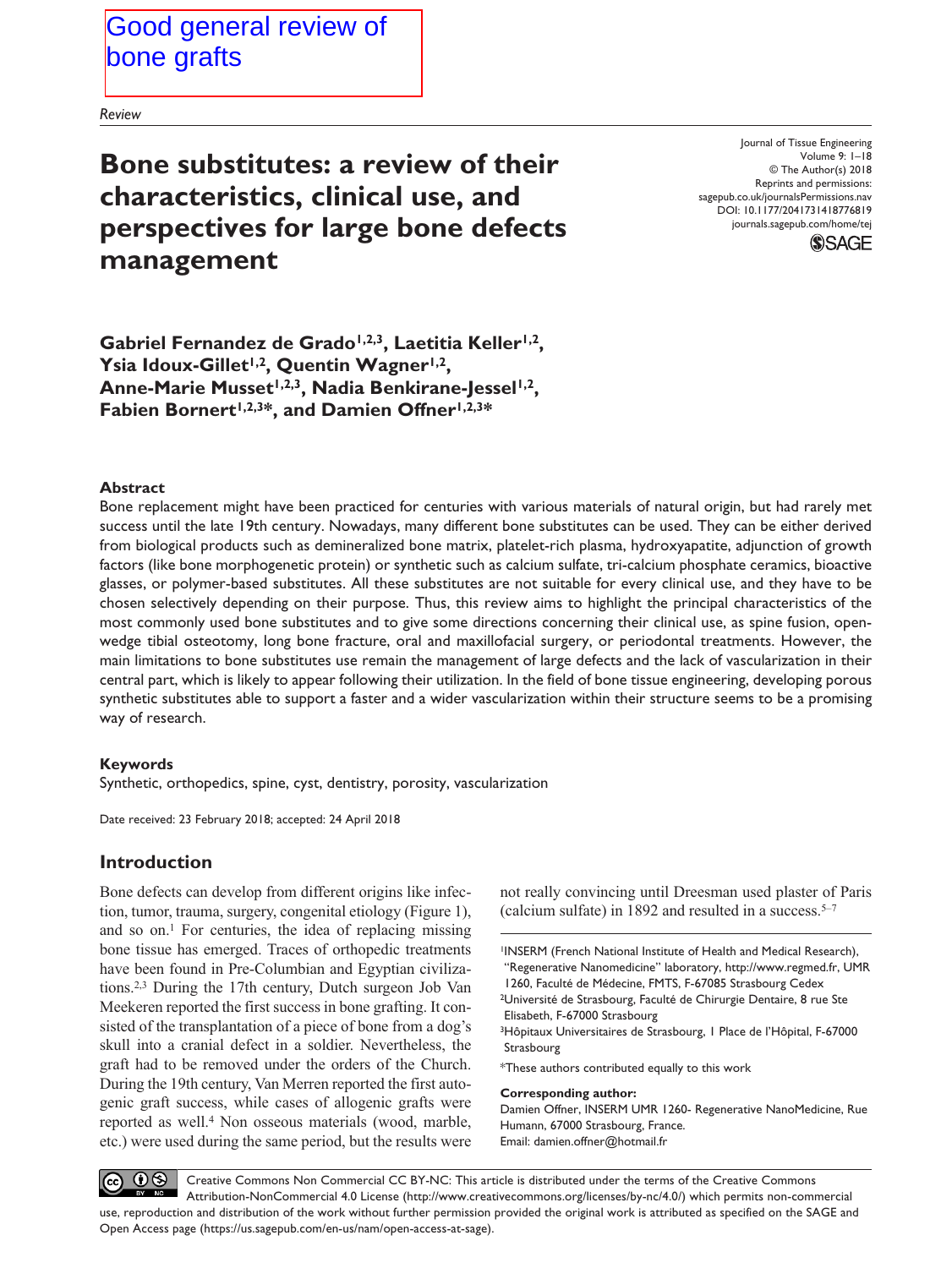

**Figure 1.** Various origins of bone defects: (a) Panoramic X-ray. Bone defect of the mandible right body corresponding to an osteonecrosis of the jaw in relation to denosumab taking. (b) 3D-reconstructed view of upper jaw. Bilateral bone defect of premolar regions associated to tooth agenesis in a young adult presenting a WNT10A gene mutation. (c) Panoramic X-ray. Bone defect (radiolucency, \*) of the mandible right ramus corresponding to an ameloblastoma, an odontogenic aggressive benign tumor. (d) Panoramic X-ray. Bone defect (radiolucency, arrows) of upper and lower jaws corresponding to a trauma. (e) Panoramic X-ray. Bone defect (arrow) of upper jaw after resection surgery of a gingival squamous cell carcinoma (clinical view, left corner). (f) Reconstruction of the mandible by autogenous bone (fibula) following an invasive squamous cell carcinoma of the gingiva.

In 2001, bone grafting represented 500,000 procedures per year in the United States, and more than 2millions in the world, $8-10$  widely using autograft, which is qualified as the gold standard technique. To date, many different materials can be found to fill bone defects. These can be allogenic bone, xenogenic bone, or bone substitutes which are defined as "synthetic, inorganic or biologically organic combinations which can be inserted for the treatment of a bone defect instead of autogenous or allogenous bone."11,12 The ideal material to replace bone tissue should meet precise specifications, such as being biocompatible, bioresorbable, osteoconductive, osteoinductive, structurally similar to bone, porous, mechanically resistant, easy to use, safe, and cost-effective.9 If a vast majority of the materials placed on the market are osteoconductive, very few offer osteoinductive properties.9,13 Regarding the specifications of an ideal material, the only one which seems to meet them is autologous bone. Indeed, autologous bone graft still is the gold standard technique for bone filling for many reasons.8,9,14–25 First of all, autologous bone meets the mechanical and biological requisites for a filling material.

Moreover, its use avoids any immunogenicity or rejection problems23,24 and any disease transmission risk.24 Nevertheless, the technique shows many disadvantages as well, and the most important of them is certainly the comorbidity associated with the presence of a second surgical site: the donor site.15,18,24,25 Complications appear to be chronic pain in a range of 2.5% from 8% of cases, dysesthesia in  $6\%$  of cases, or infection in  $2\%$  of cases.<sup>26,27</sup> For some surgical procedures that would not require a general anesthesia (e.g. hand surgery), the need to obtain autologous bone (from the iliac crest) makes this anesthesia mandatory, increasing surgical risks for the patient.16

The first alternative to autologous bone we can think of is the use of allogenic bone (Figure 2), but a risk of disease transmission exists.15 Although very rare cases are documented concerning HIV transmission (two cases have been reported since 1989, and the risk is estimated at 1/1.6million)<sup>28,29</sup> or hepatitis B and C viruses transmission (1 and 2 cases have been reported since 1989, respectively),<sup>28</sup> transmission of other kind of viruses should not be excluded.28,30,31 Moreover, the high cost of such materials should be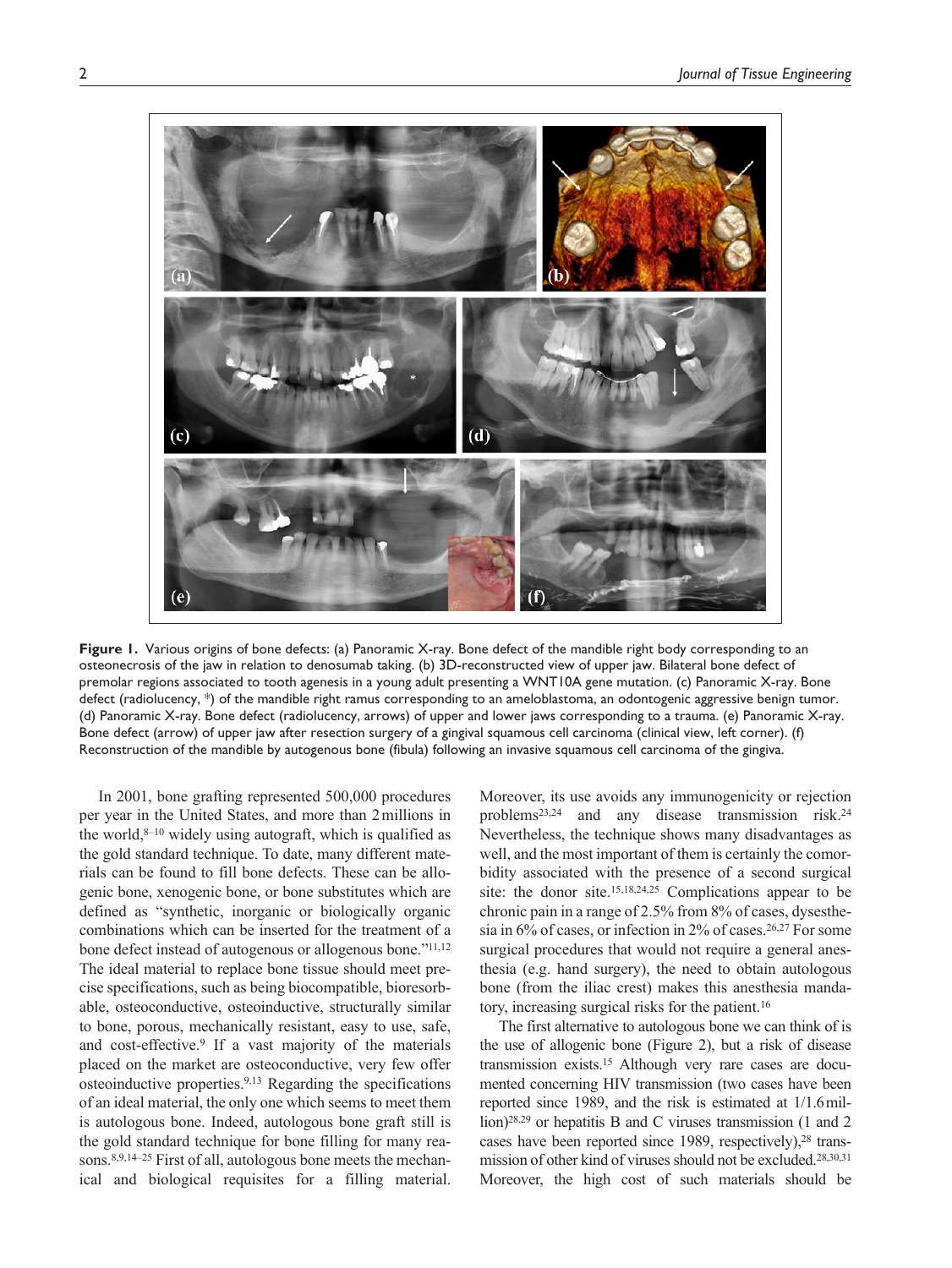

**Figure 2.** (a) Radiographical view of a right fibula bone loss, after a road traffic accident in a 24year-old woman, with an external fixator. (b) Surgical procedure with the use of allogeneic bone chips. (c) Radiographical view 4months later (courtesy of Dr D. Brinkert).

considered.23 Indeed, an allogenic bone graft has to be treated and sterilized before it is stored and clinically used, representing a significant cost. On the contrary, an autogenous bone graft procedure allows to overcome any storage issue and is practiced during a single operative time. Another alternative to autograft could be the use of xenogenic bone; however, the same limitations persist with a risk of immunogenicity problems<sup>23</sup> and disease transmission<sup>8</sup> even if the risk is estimated to be very low32 and mostly concerns the porcine endogenous retrovirus (PERV) and the bovine spongiform encephalopathy (BSE).8 Furthermore, the medical team needs to deal with the acceptance of this technique by patients, especially regarding their beliefs.26,33 Thus, to avoid all these limitations, the use of synthetic bone substitutes is becoming increasingly popular.34,35 However, not all bone substitutes, from biological or synthetic origin, can be used for every application. The aim of our review is to specify the properties of the clinically available most used bone substitutes, according to the literature, to precise some of their clinical use, and to discuss about characteristics that should be developed in order to use them for large bone defects filling.

## **Bone substitutes**

Bone substitutes will be classified in two main categories: bone substitutes derived from biological products and synthetic bone substitutes.

# *Bone substitutes derived from biological products*

*Demineralized bone matrix.* Demineralized bone matrix (DBM) is bone that has been acid-treated in order to

remove the mineral matrix, while maintaining the organic matrix and growth factors such as bone morphogenetic protein (BMP),<sup>24</sup> insulin growth factor (IGF), transforming growth factor (TGF), or fibroblast growth factor (FGF).8 In proportion, 93% of a DBM is represented with collagen and 5% with growth factors.24 Since some growth factors are maintained, DBM can show osteoinductive capabilities $36-40$  and osteoconductive properties by the presence of a collagen structure.24,36 Nevertheless, a large rate of the osteogenic capacity of bone is lost during its processing.41 DBM has been clinically used since the early 1980s8 after Urist and collegues'42,43 work and is currently used in 50% of allografts performed in the United States,<sup>39</sup> although evidence for or against its efficacy is still at low level.19,44 DBM shows no immunological rejections because the antigenic surface structure of the bone is destroyed during its demineralization by acid.24,45 The use of DBM avoids donor site morbidity, and studies showed a comparable pain intensity after the surgical procedure compared to autograft procedures.19 DBM is derived from human bone. It presents suitable availability, but this substitute is more expensive than an iliac crest bone autograft procedure,19 and its mechanical properties are quite low.8 Thus, DBM is only used for filling purposes and generally not as a stand-alone bone substitute.8,46

*Platelet-rich plasma.* Platelet-rich plasma (PRP) is generally used as a gel that is easily obtained with the patient's blood.8 Blood is centrifuged through gradient density, and the resulting blood platelets are mixed with thrombin and calcium chloride.47 Hence, PRP includes an important concentration of platelets and fibrinogen, $47$  as well as growth factors such as platelet derived growth factors (PDGF),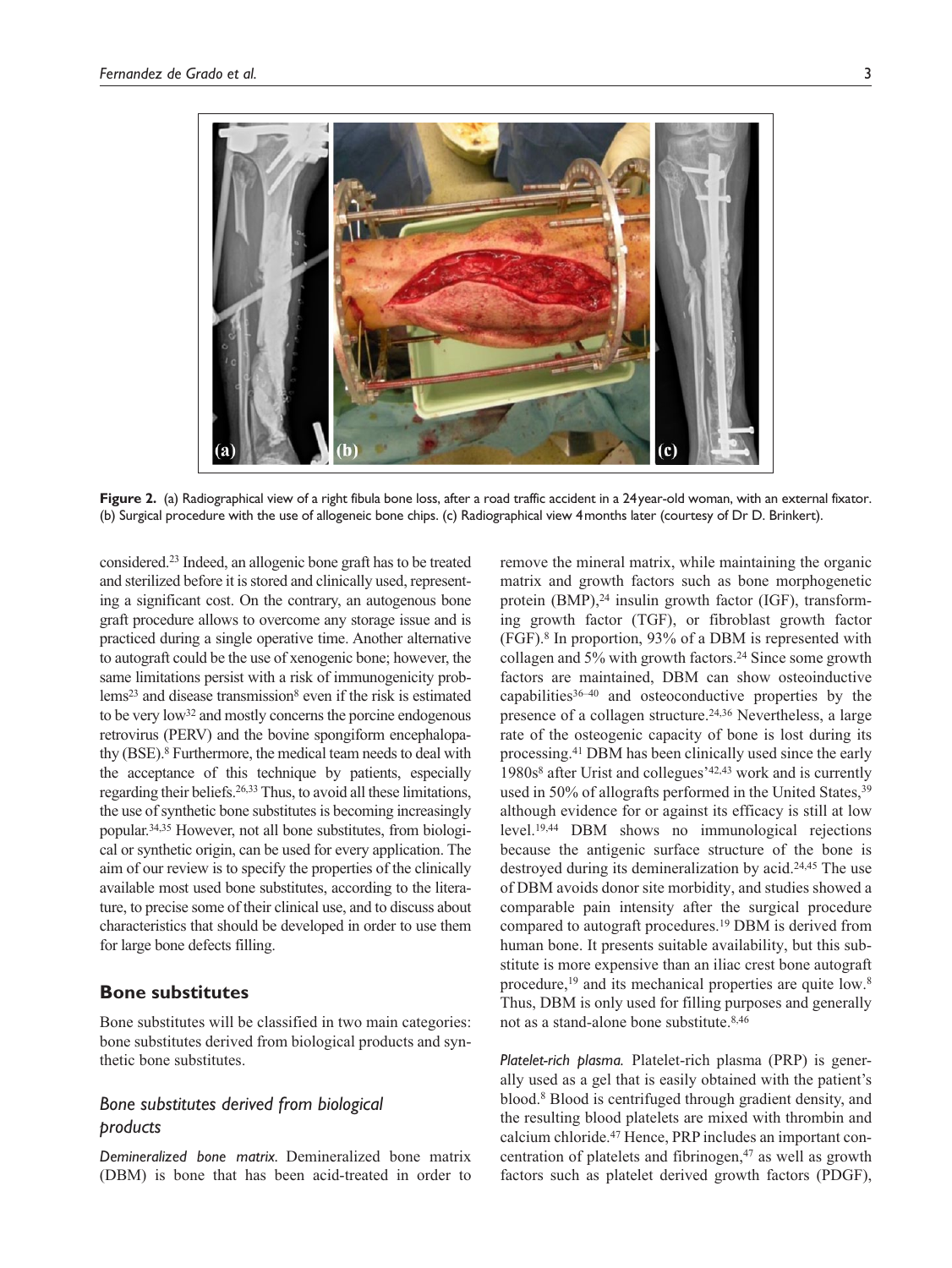vascular endothelial growth factor (VEGF), IGF, and TGF.8,40,48–50 PRP is expected to show pro-coagulant effects due to platelets;<sup>48</sup> however, there is no evidence in the literature of benefits for the addition of PRP to accelerate bone healing.40,51 Even if PRP shows limited infectious risks and adverse effects by its origin (autologous blood),<sup>52</sup> it does not present any mechanical resistance and is not

validated as a stand-alone bone substitute.8 PRP is rather

used as a supplement to other materials.47,53–55

*BMPs.* Bone morphogenetic proteins (BMPs) are osteoinductive growth factors included in the transforming growth factor  $β$  (TGF- $β$ ) superfamily.<sup>8</sup> They are produced by osteoblasts and are largely involved in the skeletogenic process,56 enabling ectopic bone formation.42 BMP play a role in the recruitment of osteoprogenitor cells in bone formation sites. Genetic engineering allows to synthetize recombinant human BMP (rhBMP-2 and rhBMP-7), which can be produced in large quantities<sup>39,57,58</sup> and limit risks of contamination. rhBMP-2 and rhBMP-7 are allowed by the Food and Drug Administration (FDA) for clinical use.<sup>59,60</sup> The history of the safety of BMP has been eventful: in 2009, a systematic review led by Agarwal et al. $61$  including 17 studies for 1342 patients concluded that the use of BMP-2 or BMP-7 did not lead to any adverse effect, whereas recent reviews reported complications up to 50%.<sup>26</sup> After 2 years in 2011, Carragee et al.<sup>62</sup> shared growing reportings linked to the utilization of BMP-2. These studies highlighted unpublished results regarding especially the use of BMP-2. Authors estimated that the risk of complications linked to BMP-2 is 10–50 times higher than the results that were showed in previous studies.<sup>63</sup> Adverse effects then appeared: heterotrophic ossification, osteolysis, infection, and retrograde ejaculation.<sup>39,63</sup> Moreover, paradoxical inhibitory effects of BMP-2 at high concentrations may appear<sup>64</sup> and compromise a successful procedure. Thus, and due to the variability of the needed dosage which is patient- and site-dependant, the use of BMP is still surrounded by a blur. Moreover, BMPs require molecular carriers to deliver and maintain them at their intended osseous targets,39 their mechanical properties are not biomimetic of the native bone tissue, and their high cost makes their use prohibitive in most settings.<sup>8</sup> However, excluding their adverse effects, BMPs appear to be promising regarding their results in nonunions resolutions,<sup>61</sup> and the decrease in the operating time and blood loss during surgical procedures.65,66

*Hydroxyapatite.* Hydroxyapatite (HA) is part of the apatites family, which are crystalline compounds with crystalline hexagonal lattice. HA has the specific formula  $(Ca_{10}(PO_4)_6(OH)_2)$  and is the primary mineral component of teeth and bones.8 Thus, HA is extremely biocompatible<sup>67–69</sup> and does not promote an inflammatory response.<sup>70</sup> Natural HA is porous with a various porosity depending on the bone site that is extracted (for example 65% porosity

and pores from 100 to 200  $\mu$ m for trabecular bone<sup>71</sup>), which allows osteoconductive properties. Indeed, HA resorption is very slow72 and the material is usually maintained at least up to 3 years after implantation, $69$  allowing a slow bone ingrowth progress and cell colonization.69,71 Since HA offers very good mechanical properties with a compression resistance up to 160MPa, it is likely to be utilized in small bone defects with low loading condition.<sup>69</sup> Nevertheless, the use of HA alone may be deceiving.58,73 HA comes in both natural and synthetic forms, $8$  and HA-TCP (tri-calcium phosphate) ceramics are usually preferred to HA alone. Some composite materials containing HA and collagen exist as well, and their combination enhances osteoblasts differentiation and accelerates osteogenesis.74 HA-collagen composites have some mechanical advantages over HA used alone. Indeed, the ductile properties of collagen allow an increase in the poor fracture toughness of hydroxyapatite. Still, the effectiveness of this composite material has to be validated by further clinical studies.<sup>8</sup>

*Coral.* Corals have interconnected pores and a skeleton quite similar to cortical and spongy bones,<sup>75</sup> and their use as bone substitute has been approved by the FDA in 1992.58 Coral-based substitutes are mainly calcium carbonate that can be transformed industrially into HA, or they can retain their original state which allows a better resorption by the natural bone.8 Coralline HA can be used as growth factors carrier, such as BMP, TGF-β, or FGF.58 It can be found in different aspects like granules or blocks. Despite its slow resorption, it does not induce adverse effects like inflammatory responses.58,76 Coralline HA is osteoconductive, can show an excellent bone-bonding capacity, $77$  avoids donor site morbidities,58 and is unlikely to promote disease transmissions or risks of deep infections.78

### *Synthetic bone substitutes*

*Calcium sulfate.* The first therapeutic success using calcium sulfate (CaSO<sub>4</sub>) as a bone substitute was reported in 1892.<sup>5–</sup> 8 However, this material also called "gypsum" or "plaster of Paris" and has only been FDA accepted in 1996.58 Calcium sulfate offers many advantages as it presents a structure similar to bone, it is osteoconductive,  $34,79$ inexpensive,39,79 and available in different forms (hard pellets and injectable fluids).17,39 It does not generate allergic reactions.79 Moreover, calcium sulfate has a crystalline structure that is osteoconductive, onto which bone capillaries and perivascular mesenchymal tissue can invade.<sup>8,80</sup> Calcium sulfate resorbs rapidly in  $1-3$  months.<sup>8,39,58,79</sup> This resorption creates porosity while stimulating bony ingrowth.81 Nevertheless, the resorption of calcium sulfate is faster than the rate of new bone deposition, $34,82$  and thus, it is rather unsuitable as a material to support early functional rehabilitation.58,83 Calcium sulfate can be used as a support or a vehicle for local antibiotics or growth factors delivery.84–87 Although it presents many advantages,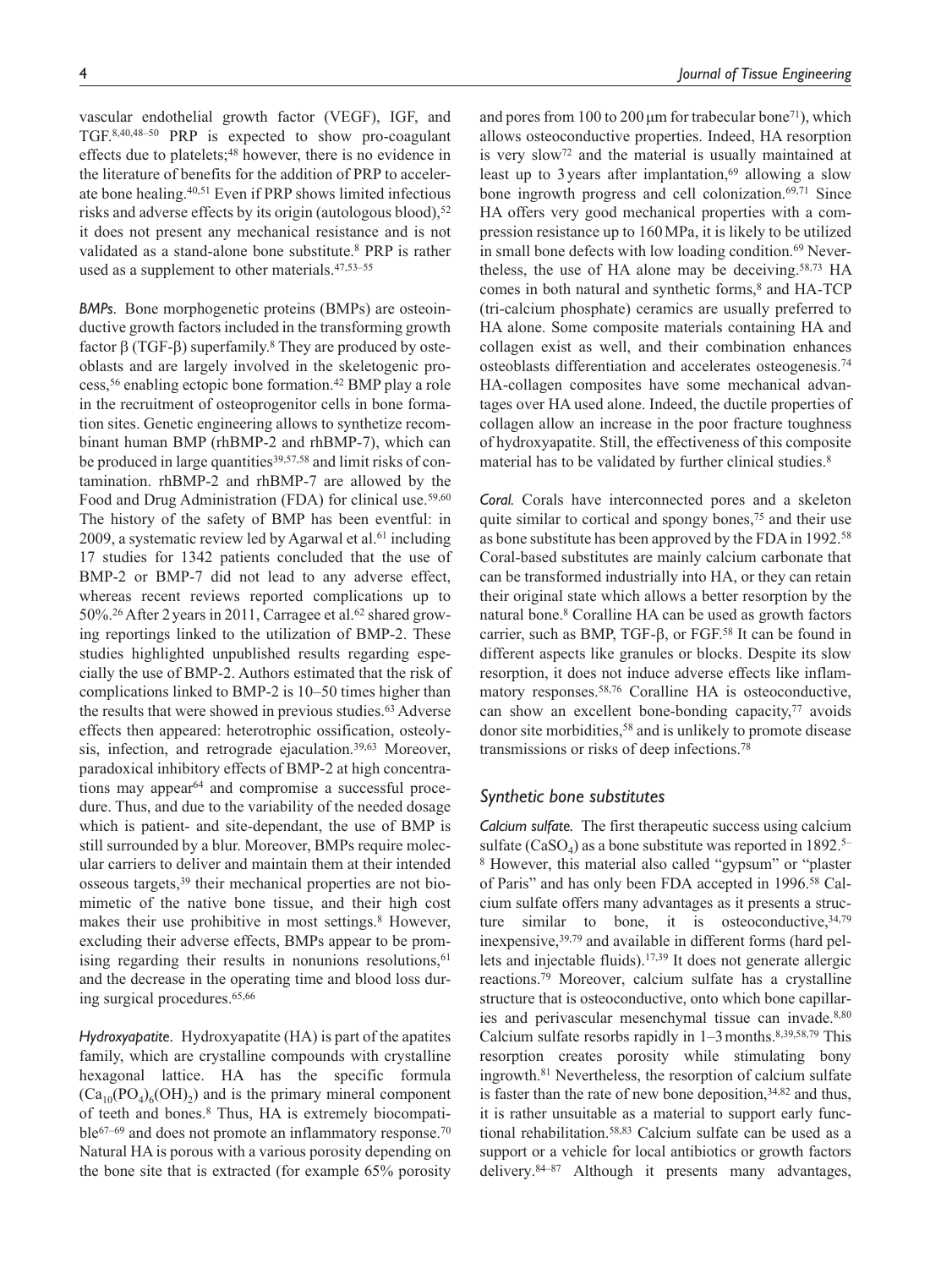calcium sulfate also shows some disadvantages, in addition to its fast resorption. It is neither osteoinductive nor osteogenic, and in many cases, redness and swelling of the wound can persist after the procedures.17,58,79 Appearing in  $4\%$ –53% of cases,  $17,88,89$  these kinds of complications are generally managed with local wound care, but just as other bone grafts, infections can appear as well and necessitate sometimes a further surgical intervention.<sup>89</sup>

*Calcium phosphate cements.* Calcium phosphate cements (CPCs) were invented in 1986 by Brown and Chow90 and were FDA approved for the treatment of non-load-bearing bone defect in 1996 (concerning tetracalcium phosphate and dicalcium phosphate dihydrate products).8 This bioresorbable material<sup>91</sup> can stay in the body for long up to 2 years without resorption, depending on its formulation. It consists of a calcium phosphate powder which is mixed with a liquid to form a workable paste.<sup>8</sup> Its isothermic hardening reaction varies from 15 to 80min depending on the formulation,92 and this results in nanocrystalline HA, which makes CPC osteoconductive.<sup>8</sup> The main advantage of CPC is the possibility to shape the paste to the complex bone cavity, avoiding gaps between the bone and the implant. Furthermore, some CPC are injectable and can be used in minimal invasive procedures such as vertebroplasty and kyphoplasty. Just like other substitutes (e.g. calcium sulfate and some HA-based grafts), CPC are brittle8 and can lead to some complications (13% overall complications according to Afifi et al.<sup>93</sup> with 9% major complications and 5% infections). Because clinical outcomes seem not to be better and sometimes worse than the use of methylmethacrylate or autologous bone, CPC should be used selectively.<sup>93</sup>

β*-tri-calcium phosphate ceramics.* β-tri-calcium phosphate (β-TCP)  $(Ca_3(PO_4)_{2})$  has largely been used as a bone substitute94–96 for more than 25years, mainly for orthopedics and dentistry applications,<sup>97</sup> and is considered as the "gold" standard" for synthetic bone.<sup>95</sup> It is a biocompatible<sup>98,99</sup> and bioresorbable material8,58,94,100,101 with properties similar to the inorganic phase of bone. β-TCP is osteoconductive<sup>96,98,102,103</sup> due to its composition and its porosity,<sup>100</sup> which depends on the processing condition. Indeed, its porous structure plays a role in its osteoconductive characteristics.104 β-TCP gradually resorbs, and although its resorption is unpredictable<sup>105</sup> and slower than the resorption of calcium sulfate, $39,106$  β-TCP is meant to be completely resorbed in time58,100,107 by osteoclasts.108 β-TCP resorbs in approximately 13–20weeks after implantation and is then completely replaced by remodeled bone.<sup>103,109</sup> Furthermore, β-TCP with its interconnected pores may accelerate bone remodeling by facilitating the colonization of osteogenic cells and nutrients via an enhanced capillarity15 and seems to have the potential to influence angiogenesis.96 In vivo studies showed an incorporation of bone between 45% (in vertebral bodies of apes)110 and 70% (in piglets' mandibles)<sup>111</sup> 6 months after implantation, and of 95% after 2 years.<sup>100</sup> The use of β-TCP showed very few complications like infection or nonunion.100 Although its suitable mechanical resistance, it is still inferior to mechanical properties of cancellous bone<sup>39</sup> or of a bone allograft.<sup>112</sup> Therefore, β-TCP should be used selectively.39,112

*Biphasic calcium phosphates (HA and* β*-TCP ceramics).* β-TCP is mostly used in association with HA.8,9,23,94,113,114 Synthetic HA can be made by the precipitation of calcium nitrate and ammonium dihydrogen phosphate.23 This association presents all the advantages of its two components (osteoconductivity,  $94,115-118$  biocompatibility,  $94,113$  safe and nonallergen use, $^{113}$  and promotion of bone formation<sup>106</sup>). The major gain of using biphasic ceramics (HA and β-TCP mixture) concerns their resorption. Indeed, the resorption of β-TCP is faster than the resorption of HA, $23,72,119$  but mechanical properties of HA are slightly better than β-TCP's (average compressive resistances are, respectively, of 160 and 100 MPa).<sup>23</sup> Thus, the association of β-TCP and HA enables a faster and higher bone ingrowth rate than using HA alone<sup>94</sup> while offering better mechanical properties than β-TCP alone.<sup>72,114</sup> Indeed, 12months after the implantation of the material, 60% of the β-TCP resorbs compared to only 10% for the HA.94 HA and β-TCP ceramics form a strong direct bond with the host bone.120 They can be found with different HA**/**β-TCP ratios and can be associated with bone marrow aspirate which then provides enhanced osteogenic properties to the material.<sup>121</sup> Despite the improvement of mechanical properties of β-TCP by the incorporation of HA, the strength of HA and β-TCP ceramics is still lower than cortical bone compression strength, which is between 150 and 200MPa.8 Different preparation methods are available, like a compact form, or a porous form with interconnected macropores equivalent to cancellous bone, which is preferred.<sup>122</sup>

A few studies mention the utilization of composite substitutes of calcium sulfate associated to β-TCP which would lead to very few complications.<sup>34,123</sup> When applied to long bones, the return to full weight bearing and unrestricted activities of daily living is at a mean of 7.3 weeks<sup>34</sup> against 14weeks when using HA or β-TCP.23

*Bioactive glasses.* Developed for the first time by Hench et al.124 in the 1970s,125 bioactive glasses (or bioglasses) are originally silicates that are coupled to other minerals naturally found in the body (Ca, Na<sub>2</sub>O, H, and P). The original bioglass composition is  $45\%$  silica (SiO<sub>2</sub>), 24.5% calcium oxide (CaO),  $24.5\%$  sodium oxide (Na<sub>2</sub>O), and 6% phosphorous pentoxide  $(P_2O_5)$  in weight percentage.<sup>126</sup> When subjected to an aqueous solution or body fluids, surface of bioglasses converts to a silica-CaO/P<sub>2</sub>O<sub>5</sub>-rich gel layer that subsequently mineralizes into hydroxycarbonate in a few hours.126–128 Bioglasses are biocompatible, osteoconductive,58,125,129 and—depending on their processing condition—offer a porous structure which promotes their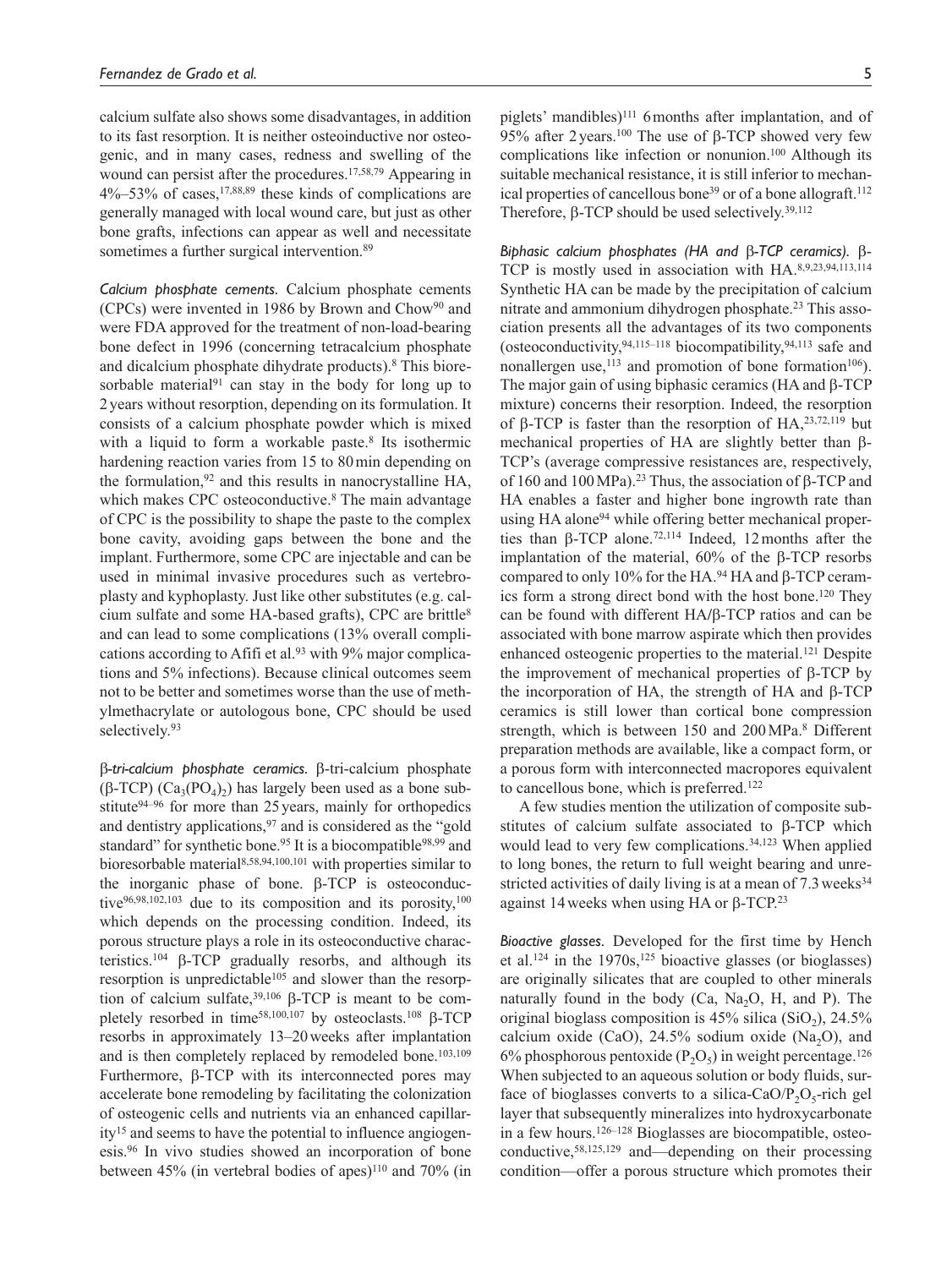resorption and bone ingrowth.130 The use of bioglasses does not induce an inflammatory response, and their resorption is complete in 6months for silica-based bioglasses.131 More recently, phosphate- or borate-based bioglasses have been developed.132,133 Borate-based bioglasses, which are easily manufacturable, show a faster degradation than silica-based bioglasses, but this degradation rate can be controlled by adjusting its composition. This ability leads to a possible match with the bone regeneration rate.132 Phosphate-based bioglasses present a controllable solubility by manipulating their composition, and their structure makes them a specific and promising group of bioglasses for hard and soft tissue engineering.133 When implanted in bone tissues, these materials show a strong bond to bone and withstand removal from the implantation site.<sup>125,129,134</sup> However, bioglasses are quite brittle<sup>58</sup> and present low mechanical strength and decreased fracture resistance.<sup>125</sup> Thus, their utilization should be selective<sup>125</sup> or in association with other bone substitutes.

*Polymer-based bone substitutes.* Although natural polymers such as collagen exist and are slightly used alone rather than in combination with HA; for example, this section (synthetic bone substitutes) will be focused on synthetic polymers. They can be nondegradable (like poly(methylmethacrylate) or PMMA) or fully biodegradable, thus allowing a total bone replacement in time (e.g. polylactic acid (PLA)) without remaining foreign bodies.8 Initially used as graft extenders,135 researches focus on synthetic polymeric bone substitutes, especially in the field of tissue engineering. Polyesters like  $poly(\varepsilon$ caprolactone) (PCL), for example, can be synthetized by mimicking the collagenic matrix, offering a structural porosity and osteoconductive properties.136,137 Most of the polymer-based bone substitutes are suitable to be used as bioactive molecules or growth factors carriers,<sup>138</sup> potentially conferring osteogenetic properties.139 Since PCL is soluble in a wide range of organic solvents, it is a promising polymer for continuous researches in tissue engineering.8,140 Actual polymer-based bone substitutes can be found in different forms. Indeed, blocks of acrylic cement (with a similar composition of a prepolymerized PMMA powder mixed with a liquid monomer containing a large amount of methylmethacrylate monomer) can be fashioned into the desired shape,<sup>141</sup> or methacrylate-based products can be used in injectable forms before their polymerisation.142 PMMA cements are of the most extended used materials for articular prosthesis fixation and vertebroplasty. However, according to a Cochrane review led by Handoll and Watts<sup>143</sup> in 2008, they are materials which few would use to date for specific bone implantation after distal radial fracture, because they do not promote new bone growth and may rather inhibit it.143,144 Polymer-based bone substitutes are mainly scrutinized for their wide potential in tissue engineering, allowing their fabrication with macropores and micropores and in the shape of thick membranes (e.g. PCL or PLA).<sup>136,138</sup> Clinicians should keep a close eye on outcomes of researches concerning polymer-based bone substitutes as scaffolds for regenerative medicine.

## *Clinical use*

Bone substitutes should be used selectively. According to the literature, here are some directions concerning their clinical use (Table 1).

## *Spine fusion*

Spine fusions represent 200,000 procedures per year in the United States.145 To date, autograft and allograft are mainly used to promote spine fusion,<sup>146</sup> although other materials seem to fit for this specific use.15 Indeed, DBM combined with marrow aspirate showed good results in posterolateral spine fusion,<sup>147</sup> and DBM showed good results when used as a graft enhancer of autologous bone either in cervical fusion surgery<sup>37,39</sup> or in lumbar fusion surgery.<sup>148–150</sup> However, there is still no evidence for DBM to be used as a stand-alone material in spine fusion.37 DBM applied in anterior spinal fusion is currently not recommended in clinical practice<sup>146</sup> because its results have shown a higher rate of graft collapse and pseudarthrosis when compared to autograft.151 Coralline HA has been studied for spine fusion as a graft enhancer.76,152 Since the host bleeding bone surface in this area is small, and knowing that coralline HA mixed with local bone and bone marrow needs adequate bleeding to bond to the bone surface, it appeared that coralline HA was inappropriate for intertransverse posterolateral fusion.76 Although calcium sulfate has been used as a graft expander for spine fusion,<sup>79</sup> there is less evidence of its suitability than there is for β-TCP ceramics. The latter demonstrated efficacy for use as a bone graft extender in posterolateral spinal fusion.121,146,153 Moreover, β-TCP in a non injectable form showed good radiographic fusion in both single- and double-level lumbar fusion when mixed with local laminar autografts.154 Thus, many bone graft substitutes are suitable as bone graft extenders, but only osteoinductive proteins (such as rhBMP-2) provide evidence for use as both bone enhancers and bone substitutes<sup>58,146</sup> in spine fusion. Products of tissue engineering (hydrogels or synthetic polymer composites) seem to have the potential to be used for spine fusion though warrants further investigation to be used in clinical practice.146

### *Open-wedge tibial osteotomy*

Open-wedge tibial osteotomy (OWTO) is a classical way for treating medial knee osteoarthritis<sup>155</sup> or varus deformity138 for example. In a review reporting 70 cases, β-TCP ceramics have been used as wedges<sup>101</sup> and showed more than 96% osteointegration and 98.5% of the cases with an achieved bone healing.101 In accordance with other studies,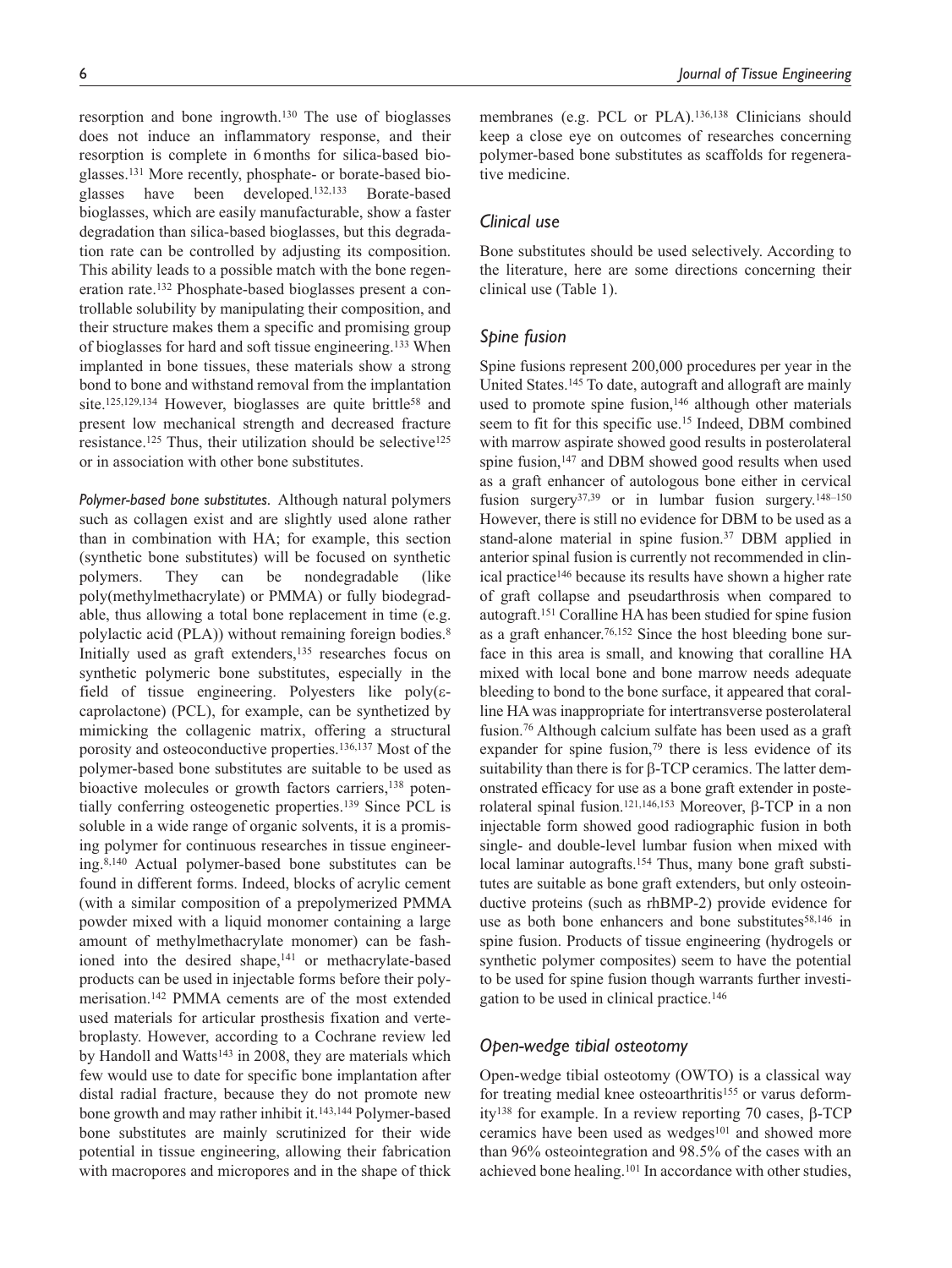| Clinical use | <b>OTWO</b><br>aoizut suid?               | $\overline{1}$<br>nterio<br>+ (except for a<br>spinal fusion) | ž | $+$ $\overline{z}$                           |                                                                              | $\overline{1}$ | $\overline{z}$ + $\overline{z}$ $\overline{z}$ + $\overline{z}$ +<br>÷.<br>Calcium sulfate                                                                                                                                                                                                                                                                                                 | ž. | $\ddagger$<br>HA and $\beta$ -TCP ceramics | $\bar{z}$<br>Bioactive glasses                                                                   | Ξ<br>Polymer-based substitutes |
|--------------|-------------------------------------------|---------------------------------------------------------------|---|----------------------------------------------|------------------------------------------------------------------------------|----------------|--------------------------------------------------------------------------------------------------------------------------------------------------------------------------------------------------------------------------------------------------------------------------------------------------------------------------------------------------------------------------------------------|----|--------------------------------------------|--------------------------------------------------------------------------------------------------|--------------------------------|
|              | defects<br>Contained bone                 | $+$                                                           |   |                                              | $\overline{z}$ + $\overline{z}$                                              |                | $+$ $+$                                                                                                                                                                                                                                                                                                                                                                                    |    |                                            | $\overline{z}$ $\overline{z}$ $\overline{z}$                                                     |                                |
|              | Hand surgery                              | $\overline{z}$                                                |   |                                              | a composite graft<br>calcium sulfate)                                        |                | : a composite graft<br>HA)<br>$\overline{z}$ $\overline{z}$ + $\overline{z}$ $\overline{z}$ + $\overline{z}$ + $\overline{z}$ + $\overline{z}$ + $\overline{z}$ + $\overline{z}$ + $\overline{z}$ + $\overline{z}$ + $\overline{z}$ + $\overline{z}$ + $\overline{z}$ + $\overline{z}$ + $\overline{z}$ + $\overline{z}$ + $\overline{z}$ + $\overline{z}$ + $\overline{z}$ + $\overline{$ |    |                                            |                                                                                                  |                                |
|              | Long bone fracture                        | $\bar{z}$                                                     |   |                                              | <b>z</b> z                                                                   |                | $\bar{z}$ $\bar{z}$                                                                                                                                                                                                                                                                                                                                                                        |    |                                            | + + Z Z                                                                                          |                                |
|              | Fracture nonunion                         | $+$<br>$\ddagger$                                             |   | $\overline{z}$ $\overline{z}$ $\overline{z}$ |                                                                              |                | ,云<br>$\overline{z}$ +                                                                                                                                                                                                                                                                                                                                                                     |    |                                            | $\overline{z}$ + + $\overline{z}$<br>$\overline{z}$ $\overline{z}$ $\overline{z}$ $\overline{z}$ |                                |
|              | Sinus augmentation<br>Periodontal defects | $\ddot{}$                                                     |   |                                              | $\frac{1}{2}$ $\overline{z}$ $\overline{z}$<br>$\overline{z}$ $\overline{z}$ |                | $\overline{z}$ $\overline{z}$                                                                                                                                                                                                                                                                                                                                                              |    |                                            | $\overline{z}$ + + $\overline{z}$                                                                |                                |
|              | the jaw<br>Usteonecrosis of               | $\bar{z}$                                                     |   |                                              | + 2 Z                                                                        |                | $\overline{z}$ $\overline{z}$                                                                                                                                                                                                                                                                                                                                                              |    |                                            | ええええ                                                                                             |                                |
|              | (Jerug carrier)<br>Bone infections        | $\bar{z}$                                                     |   |                                              |                                                                              |                | $\overline{z}$ $\overline{z}$ + $\overline{z}$ + + + + +                                                                                                                                                                                                                                                                                                                                   |    |                                            |                                                                                                  |                                |
|              | Cranioplasty                              | $+$                                                           |   |                                              |                                                                              |                | $\bar{z}$ $\bar{z}$ + $\bar{z}$ $\bar{z}$ + $\bar{z}$ $\bar{z}$ $\ddagger$                                                                                                                                                                                                                                                                                                                 |    |                                            |                                                                                                  |                                |
|              | kyphoplasty<br>Vertebroplasty/            | $\overline{z}$                                                |   |                                              | $\overline{z}$ $\overline{z}$ $\overline{z}$ $\overline{z}$ $\overline{z}$   |                |                                                                                                                                                                                                                                                                                                                                                                                            |    |                                            | $\frac{1}{2}$ $\overline{z}$ $\overline{z}$ $\overline{z}$                                       |                                |

Table 1. Clinical use directions of some bone substitutes.<br> $\frac{1}{n}$ **Table 1.** Clinical use directions of some bone substitutes.

OWTO: open-wedge tibial osteotomy; DBM: demineralized bone matrix; NI: no literature-related information are given in this review; PRP: platelet-rich plasma; BMP: bone morphogenetic protein; HA:<br>hydroxyapatite: CPC: calciu OWTO: open-wedge tibial osteotomy; DBM: demineralized bone matrix; NI: no literature-related information are given in this review; PRP: platelet-rich plasma; BMP: bone morphogenetic protein; HA: (+) gives good clinical outcomes; (++) gives good clinical outcomes and is largely used; (–) gives bad clinical outcomes; (+/–) both good and bad clinical outcomes are found in the literature.hydroxyapatite; CPC: calcium phosphate cement; TCP: tri-calcium phosphate.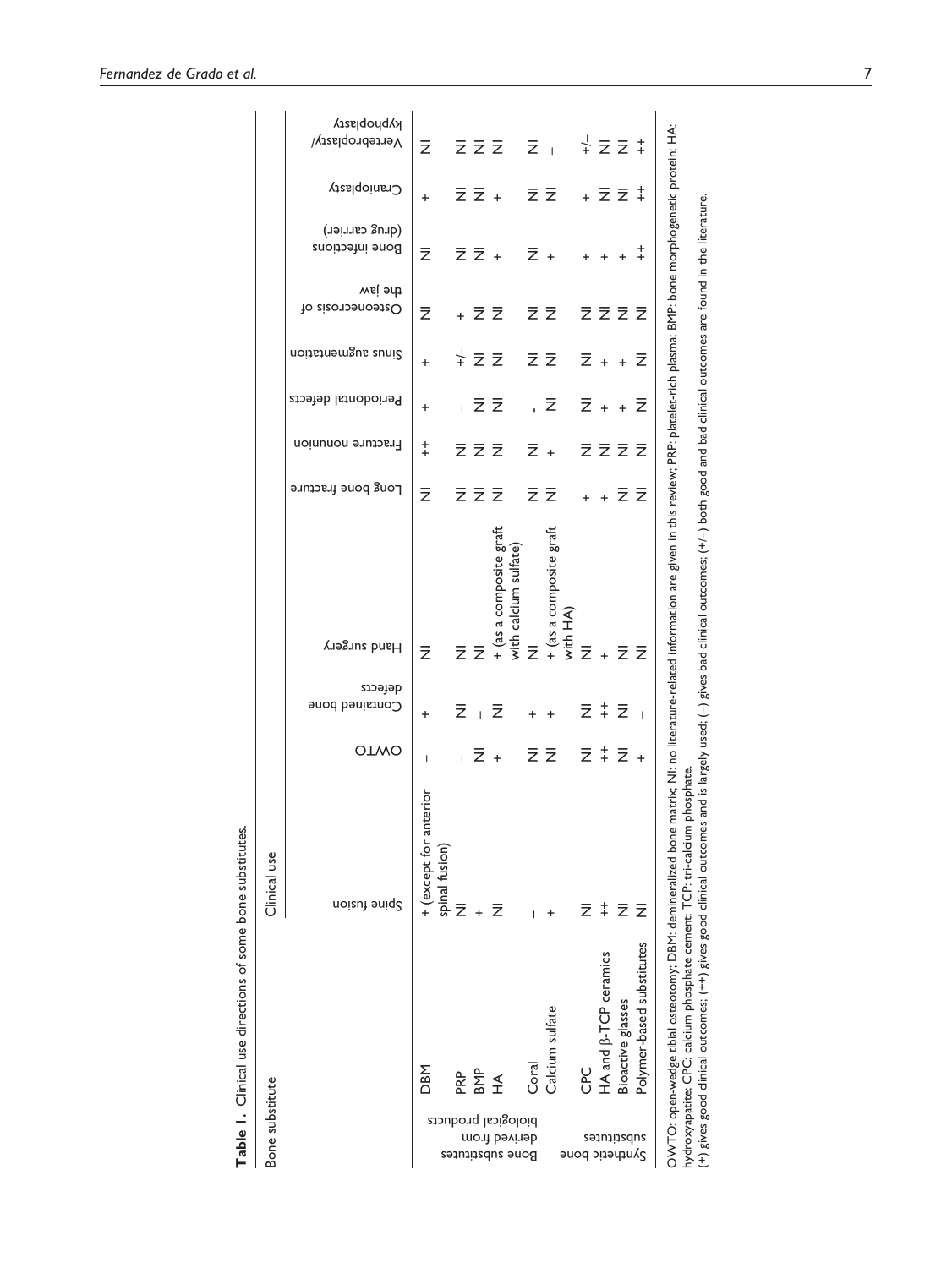β-TCP ceramics appear to be a bone replacement material with optimal biocompatibility, resorption characteristics, and bone conduction properties for  $\text{OWTO},^{99,156,157}$  using indifferently granules or wedge preforms.158 Using β-TCP ceramics, the results seem to be more similar to those obtained with autologous bone after 6months, but bone consolidation appears to be a bit longer, so β-TCP ceramics still have to be used selectively.112 In 2000, Hernigou and Ma141 obtained clinically satisfying results in OWTO when using acrylic cement wedges. In 2001, Koshino et al.69 reported a series of 10 cases using HA as a bone substitute for OWTO with good clinical outcomes. However, HA is assumed too frangible to be implanted in bone under mechanical stress or weight bearing,<sup>69,112</sup> but the weak mechanical properties of porous HA might be eliminated once incorporation and bone ingrowth into the pores are achieved.159 From their retrospective review in 2015 concerning 83 patients having surgery, Giuseffi et al.160 concluded that allograft mixed with DBM and/or PRP was associated with nonunion.

# *Contained bone defects (benign tumors and cysts)*

Since contained bone defects can occur in many types of bone, a wide range of substitutes has already been clinically used. However, a bone substitute that has been validated in a specific area is not necessarily expected to be validated in another area. Indeed, the setting is different, and the needed characteristics of the bone substitute are different.9 In some studies, calcium sulfate has successfully been used in filling contained bone defects,58,79,88,161–163 and results can be comparable to DBM-based allografts,<sup>39</sup> with the advantage to be at lower cost.164 Calcium sulfate also showed good results in filling unicameral bone cysts in pediatrics, with a rate of healing mostly over 90%.162,165–167 While polymethylmethacrylate does not seem to be suitable for the filling of bone defects due to primary bone tumors, because it does not preserve bone stock and because the hardened cement does not share the same biomechanical properties as bone,34,168 the use of a calcium sulfate–calcium phosphate composite was associated with good clinical outcomes (rapid biological integration and early return to activities of daily living) in cavitary bone reconstruction, following intralesional curettage of primary benign bone tumors.<sup>34</sup> Concerning PRP, there are major limitations in the literature in terms of low quality and heterogeneity, which hamper possible beneficial PRP treatments, despite positive preclinical findings on its biological potential to promote bone healing.169 Moreover, poor evidence mentions the efficacy of PRP in the treatment of traumatic bone cyst in the mandible.170 Coralline HA, in granules or blocks, seems to be suitable to fill contained bone defects.58 Although its slow resorption, it does not induce adverse effects.<sup>58</sup> On the contrary, the use of BMP-2 (in the form of rhBMP-2) can lead to a poor healing rate with complications such as an

exaggerated inflammatory response, pain, and limb swelling.171 Finally, β-TCP ceramics are largely used in this purpose9,23,165 and frequently associated with bone marrow aspirate.172,173 Using β-TCP, healing rates vary from 90% to 100% with very few complications which resolved uneventfully.166,172,173

# *Hand surgery (hand enchondroma and metacarpal fractures)*

Enchondromas are the most common benign tumors of the hand<sup>16,174</sup> appearing usually as solitary, cystic bone tumors.17 The literature is quite poor regarding the use of bone substitutes for bone filling in hands,<sup>17</sup> as some authors advocate that a simple curettage without filling is a sufficient175,176 and a less-expensive option.176 Nevertheless, when bone substitutes are used, β-TCP ceramics seem to be suitable. Indeed, the application of this material gives the same good functional and radiological results compared to autologous bone.16

The use of a composite material with 60% calcium sulfate and 40% HA offered good clinical outcomes as well in terms of limited complications (53% redness and swelling lasting up to 10 postoperative days, 8% chronic regional pain syndrome treated successfully with intensive conservative treatment) and an effective return to normal daily activities after 2months.17 Furthermore, the use of bone substitutes is especially helpful in the treatment of complicated metacarpal fractures in old multimorbid patients, in whom a general anesthesia or potential donor site morbidities should be avoided,16,17 allowing a reduced operating time and day-case surgery.<sup>16</sup>

## *Long bones fracture*

Concerning tibial plateau fractures, it has been shown that CPC can provide similar and better mechanical support than autogenous iliac bone graft in the treatment of defects in unstable fractures, preventing subsidence.<sup>91</sup> β-TCP ceramics have been used as well for many decades in long bone fractures, such as tibial plateau fractures.77 However, their use in distal radial fractures showed no significant benefits in terms of extra stability, compared to the use of internal fixation only, without bone substitute. Moreover, the occurrence of complications did also not show statistical significance.177 For distal radial fractures, some evidence about bone scaffolding that may improve anatomical outcomes compared with plaster cast immobilization alone exist, but are insufficient on functional outcome and safety.143

### *Fracture nonunion*

There is actually no universally accepted definition of nonunion in the orthopedic literature.178 The FDA defines fracture nonunion as a fracture that is at least 9months old in which there have been no signs of healing for 3 months.<sup>39</sup>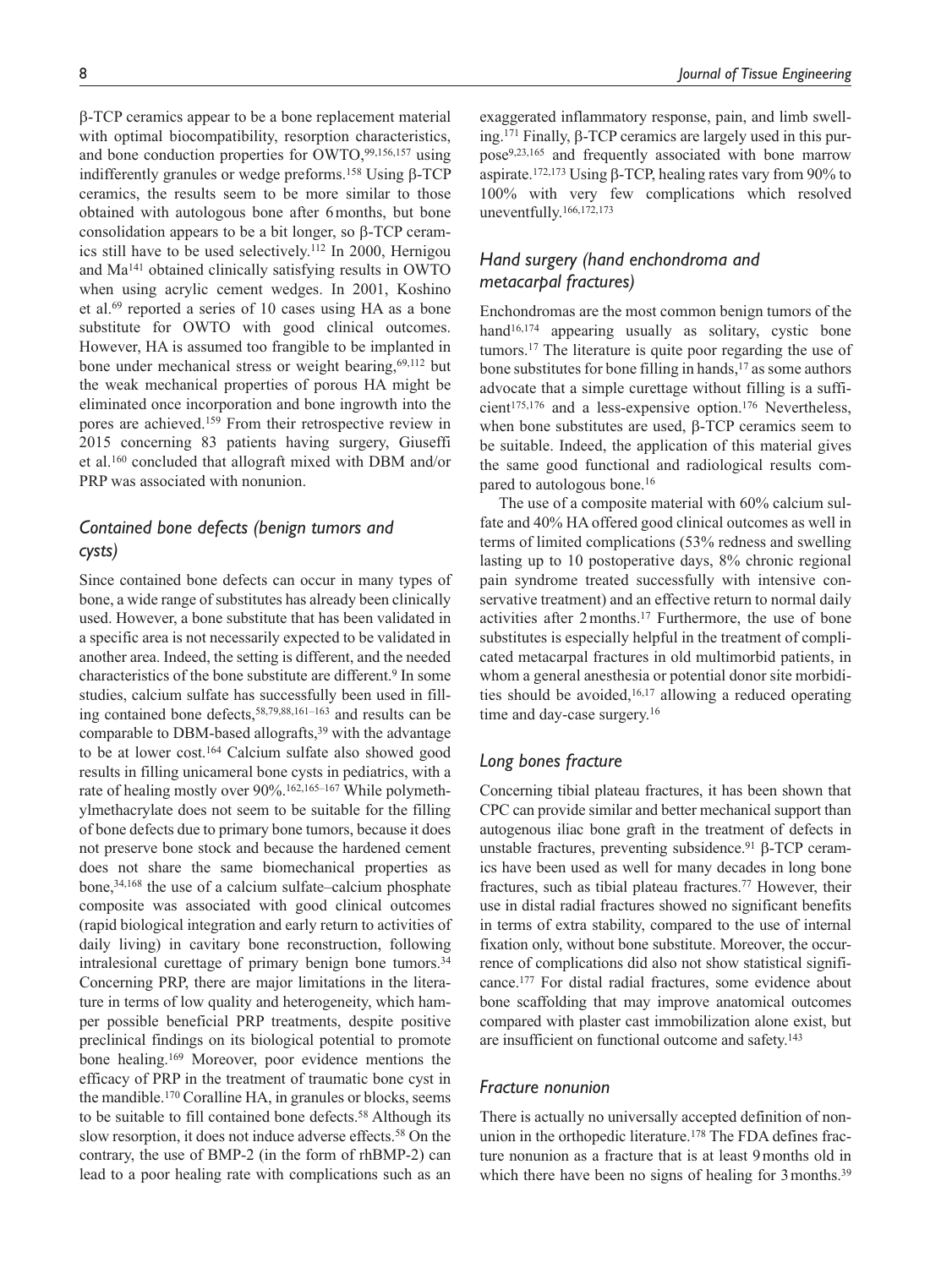

**Figure 3.** Use of DBM in oral procedures: (a, b) DBM used to fill buccal bone defect (arrow) after implant placement. (c, d) Panoramic X-rays of a maxillary right sinus before (c) and after sinus floor elevation (d) filled with DBM and dental implants placement.

Other definitions mention a fracture in which more than 6months have elapsed without any improvement toward union,179 distinguishing these cases from delayed unions. Nonunion appears in 10% of all fractures<sup>180</sup> and are generally treated with an open reduction and internal fixation associated with an augmentation using an autologous bone graft.19 Since many synthetic bone substitutes are strictly osteoconductive, their biological role in fracture healing is limited,<sup>40</sup> although calcium sulfate has already been used as a graft expander for the treatment of established nonunions with a healing rate of  $88\%$ .<sup>181</sup> DBM is a popular bone substitute for the grafting of nonunions.<sup>19,39</sup> It has been compared to autologous bone and led to good results in terms of consolidation (more than 80% success) and a decrease in the adverse effects (especially due to the presence of a donor site).19 However, the procedure cost was more expensive applying DBM (an average difference of US\$190/ case).19 Recently, biphasic calcium phosphate biomaterials have been use associated to autologous, expanded, bone marrow-derived mesenchymal stromal cells. The safety of their use in the treatment of fracture nonunions has been set, but bone healing obtained through this method still has to be determined to compare the efficacy of this strategy with that of current clinical standards such as autograft.<sup>182</sup>

## *Oral/periodontal procedures*

Periodontal diseases are widespread pathologies with 50% of adults suffering from a severe attachment loss problem in France.183 Dental biofilm provokes an inflammatory response leading to the destruction of attachment tissues of teeth, while creating periodontal pockets whose depth is relative to the severity of the periodontal disease. To treat periodontal defect, the use of bone grafts seems to promote healing compared to open flap debridement alone.<sup>184</sup> Not only the material but also the technique has a role to play as well. Bone grafts in combination with barrier membranes increase clinical attachment level and reduce probing depth compared to graft alone.<sup>184</sup> Granules of β-TCP and HA ceramics can be used with significant pocket depth reduction and clinical attachment gain.114,185 Bioglasses also have shown good clinical outcomes with a consequent clinical experience.58,125,185,186 In comparison, other materials are not suitable for the treatment of periodontal defects, such as PRP, which does not demonstrate significant benefit,187–189 or coralline bone substitutes, which does not yield the desired outcomes.<sup>185</sup> However, even if bone replacement grafts offer clinically satisfying results in terms of bone fill, histologic evidence of periodontal regeneration has only been reported for autogenous bone grafts and DBM.190 In situations like buccal bone defect filling after a dental implant placement, for example, DBM can also be used (Figure 3).

Concerning sinus elevation, some studies concluded the efficacy of PRP<sup>191</sup> in terms of bone density at 6 months post-grafting,192 whereas others postulated that PRP did not improve the clinical outcome of sinus lift procedures using autogenous bone or bone substitutes.47,51,54,193 DBM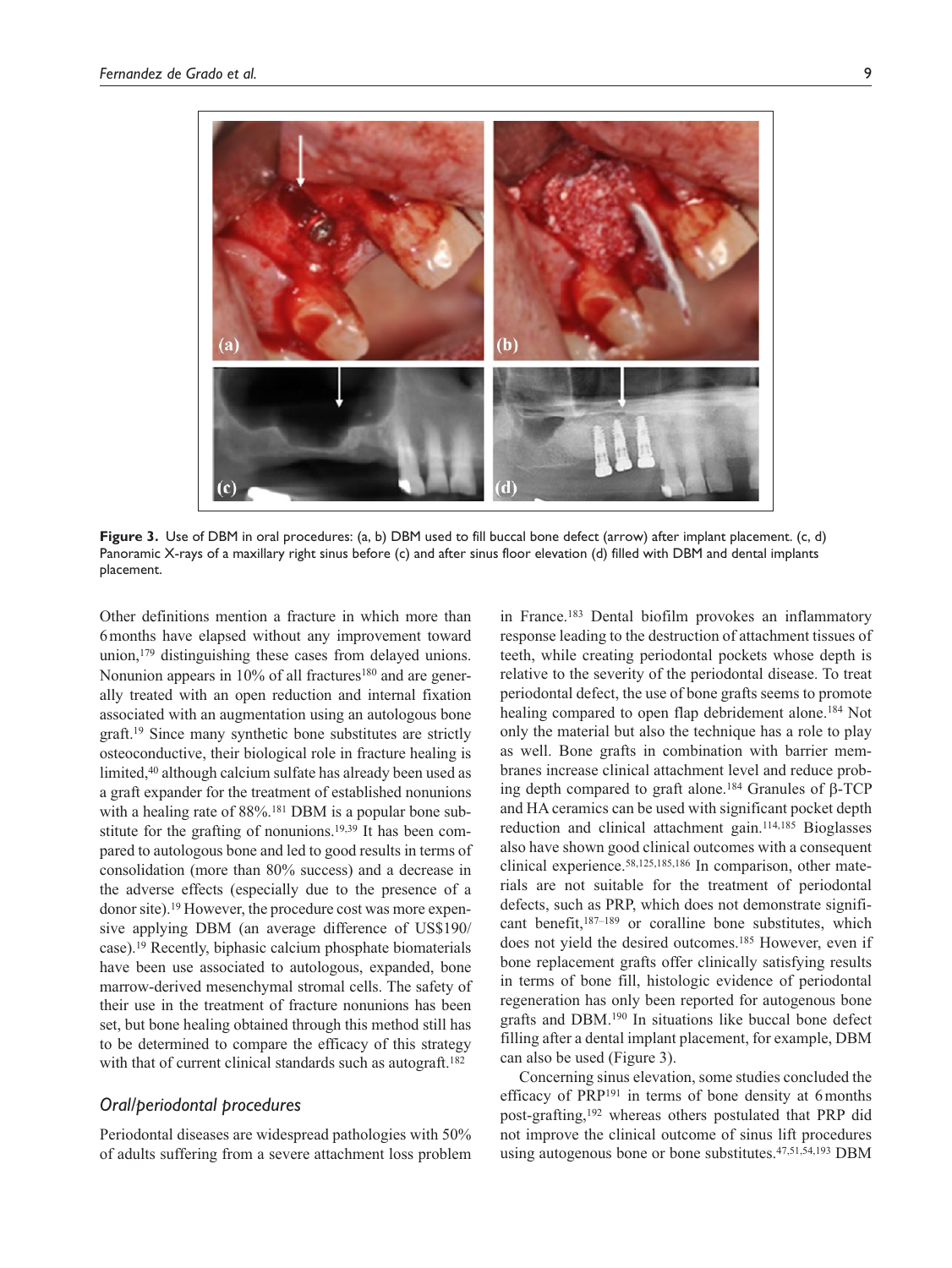can be used with significant results for sinus elevation (Figure 3) as injectable formulation,<sup>194</sup> putty<sup>195,196</sup> or powder form,196 showing no differences regarding dental implant stability and survival rate in a long-term followup.196 Moreover, using injectable formulation of DBM could allow practical advantages such as a decrease in operative time.194 The use of bioglasses or a mixture of β-TCP with autologous bone showed suitable results for this procedure;51 however, the available evidence neither supports nor refutes the superiority of autologous bone over other graft materials for sinus augmentation regarding implant survival or complications at the recipient site.<sup>197</sup>

## *Osteonecrosis of the jaw*

Poor evidence mentions the efficacy of PRP in the management of bisphosphonate-related osteonecrosis of the jaw (BRONJ).198,199 In some studies, however, the use of PRP seems to enhance wound healing and to reduce bone exposure and thus would be an effective treatment protocol to use in BRONJ subjects.47,200

### *Infections*

Various bone substitutes can be used as drug carriers in the treatment of bone deep infections.201 Debridement, and implantation of antibiotic-loaded PMMA granules or beads mostly followed by an implant exchange, is currently the gold standard for this treatment.<sup>201,202</sup> Most commonly used antibiotics are gentamicin, tobramycin, and vancomycin.201 Other bone substitutes have been used for this purpose, but clinical data in well controlled trials are still very limited:<sup>201</sup> it is the case for  $\beta$ -TCP granules,<sup>203</sup> porous HA blocks,202,204 calcium sulfate pellets,202,205 CPC,206,207 and bioglasses.208 However, the performance of some bone graft substitutes with antibiotics in one clinical site is not inevitably predictable of their performance in another site.201 Most infections occur during implantation time and that is why sterile techniques still remain of utmost importance.26,201

#### *Cranioplasty*

Cranioplasty is performed mostly after traumatic injuries, tumor removal, or decompressive craniectomies<sup>209</sup> in order to protect the brain and achieve a natural appearance.209,210 Among other characteristics, the ideal material should then be easy to shape, radiolucent, resistant to infections, biocompatible, firm, and stable.209,210 Apart from some metals (titanium, tantrum, etc.), various bone substitutes are safely used for cranioplasties, such as CPC,211 HA,209,211,212 or DBM.213 But still, PMMA is the most extensively used cranioplasty material,<sup>209,210,214</sup> even if there is still no consensus on which material is better for cranioplasty.209

## *Vertebroplasty and kyphoplasty*

Vertebroplasty procedures were designed to stabilize vertebral body compression fracture and to alleviate pain in patients with various etiology such as hemangioma, spine tumor, or osteoporosis.215,216 Kyphoplasty is a variation of vertebroplasty that usually involves the use of a balloon to create a cavity within the cancellous bone and to elevate or expand the fractured vertebrae toward its original height. The cavity is then filled with bone cement to reinforce the vertebral body.215,217 The filling material plays a crucial role in the effectiveness of these treatments. It must be applicable in a flowable state due to the percutaneous surgical technique, have an adequate setting time to match the progress of surgeries, and have considerable mechanical strength to withstand cyclic and static complex loading patterns.215,217 The most popular bone cement used for this purpose is PMMA-based acrylic bone cement, but several disadvantages are mentioned, such as its heat generation during exothermic polymerization, its nonbiodegradability, and a lack of biologic potential to remodel or integrate into the surrounding bone.215,217 Good clinical results have been reported with PMMA for vertebroplasty and kyphoplasty (over 5° correction for 60% of reducible fractures, with an average of 95% pain reduction within the first week after surgery and improved activity levels for a majority of patients<sup>218,219</sup>). CPCs present interesting characteristics for their use as fillers in vertebroplasty and kyphoplasty. Indeed, they can be easily molded, injected into the defect area, offer the potential for resorption and replacement with new bone, and do not generate heat.215,217,220 However, there are still some questionings regarding their mechanical strength,221 and few evidence mentions their use other than in laboratory models.215,222 To date, it seems that few CPCs are yet readily available for use in vertebroplasty and kyphoplasty.215 Calcium sulfate has relatively higher mechanical strength than CPC and has been tested, but its fast degradation does not match with the bone formation process and would not allow to support spinal alignment while it is remodeling.<sup>215,217,223</sup>

### *Miscellaneous*

Other surgical uses of bone substitutes are sometimes mentioned in the literature: β-TCP and HA ceramics have been used in hip arthroplasty,<sup>224,225</sup> bioglasses in tympanoplasty,<sup>58</sup> and PMMA in an original creation of a neo-rib for chest wall reconstruction.226

For bone defects that are not too large, autologous bone is often preferred. When it comes to large bone defects, the quantity of available autologous bone might not be sufficient, and a wide proportion of bone substitutes is then used as graft expanders,8,37,47,58,79 rather than as stand-alone grafts. Thus, it appears interesting to discuss about two particular properties—porosity and vascularization—that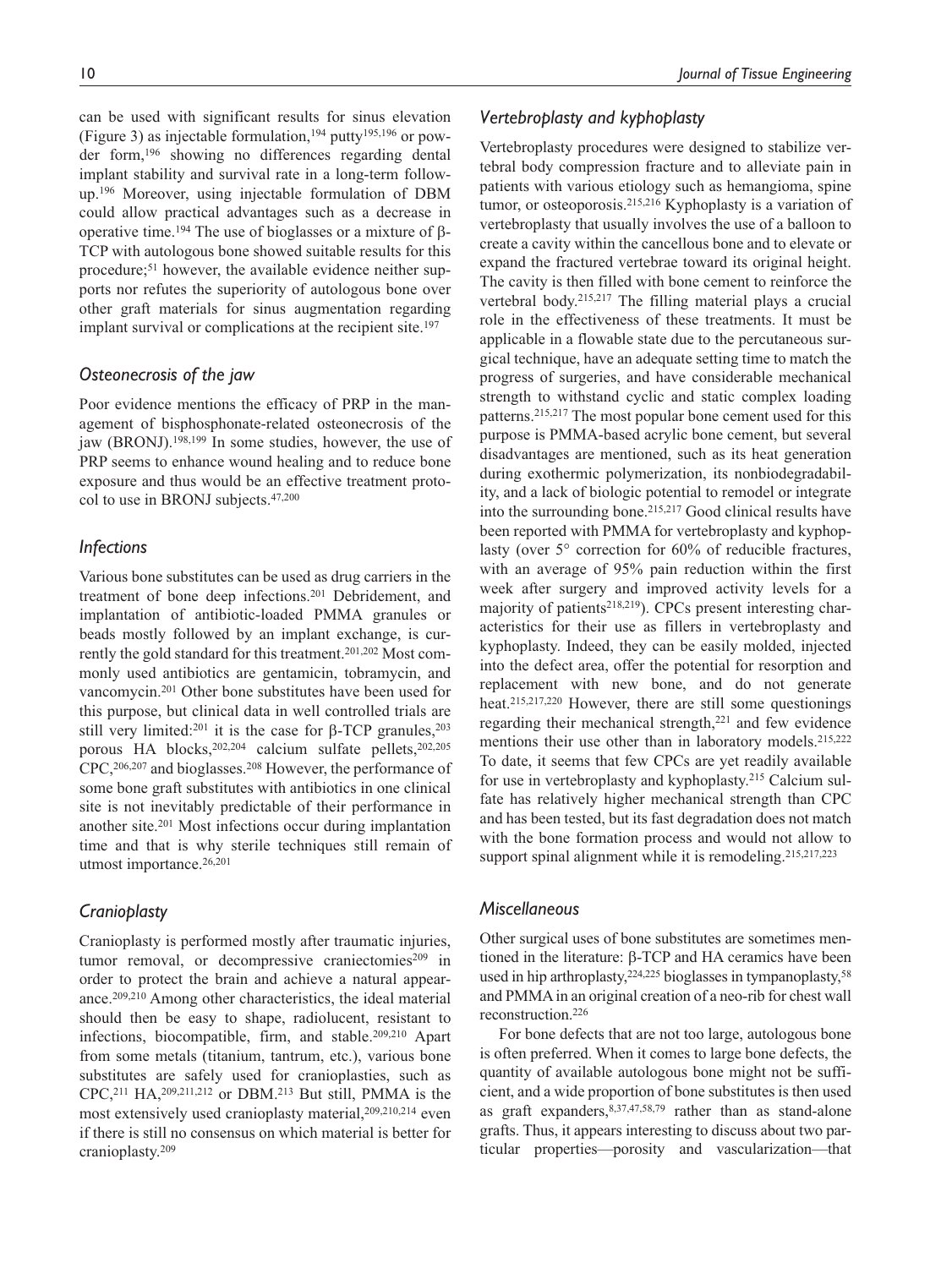should be developed, leading to advances that would allow for a new generation of enhanced bone substitutes to be used for the treatment of large bone defects.

## **Vascularization, a requirement for bone regeneration**

Currently, the use of bone substitutes is limited to relatively restricted bone defects, because they can become atrophic sequesters if they exceed a critical size (up to  $60 \text{ cm}^3$ <sup>136</sup> and are not vascularized sufficiently.<sup>227,228</sup> Thus, vascularization is vital for bone defects to heal, and there is a greater need for vascularization at sites where bone substitutes are used because the defects are larger.<sup>96</sup> A lack of vascularization leads to osteonecrosis, which is not a specific disease entity, but the combination of conditions resulting in an impairment of blood supply to the bone tissue.<sup>229</sup> It is also called avascular necrosis.<sup>229</sup>

Indeed, the bridging of bone defects with stable bone substitutes is limited by vascularization as angiogenesis must precede osteogenesis.106,230 The coupling of osteogenesis and angiogenesis is determinant in the bone healing environment,231 and osteogenesis, vascularization, and resorption kinetics must be in equilibrium to allow a harmonious bone remodeling process.232,233 Osteogenic cells will develop into the graft site through the existence of a vascular system<sup>234</sup> that allows to understand why poor vascularity can impede effective osteosynthesis.39 Besides, studies showed that the presence of VEGF with resorbable carriers influences the ability to promote bone healing.106,136 Thus, the structure and the composition of bone substitutes must allow vascularization, by presenting an interconnected porosity and a favorable biochemical support. The latter may then accelerate bone remodeling by facilitating colonization and retention of osteogenic cells and nutrients through an enhanced capillarity.15 The establishment of a vascular network will provide nutrients, soluble factors, and minerals (e.g. calcium and phosphate) which are necessary for the bone healing process.<sup>136</sup> A delayed healing and some nonunions are often attributed to a failure in restoring vasculature rather than a lack of osteogenic potential.235 That is why vascularization is one of the components of Giannoudis et al.'s236 diamond concept, which sets the main factors that affect bone regeneration.

To give the capacity to bone substitutes to allow the development of vascularization, pores appear to be essential in their structure.<sup>96</sup> On one hand, the pore size directly plays a role in the bony ingrowth and can improve it when it is from about 80<sup>23,94,237,238</sup> to 200  $\mu$ m,<sup>58,71,102</sup> ensuring a cell colonization, migration, and transport. Furthermore, porosity fraction in the material in the substitutes plays a role as well in bone ingrowth, allowing more cells to invade and offering a larger surface area that is believed to contribute to a higher bone-inducing protein adsorption.239 On the other hand, interconnected pores are a crucial characteristic.15,94 Indeed, dead-end pockets limit vascular supply to the in-growing bone.<sup>23</sup> If 100- to 200-um pores are enough to support cell migration, 300- to 500-µm pores appear to be recommended to allow the formation of capillaries.156,232,240,241 However, there is an equilibrium to be found between the decrease in compressive strength and an increased porosity, regarding the desired mechanical properties of bone substitutes.<sup>242</sup>

Nevertheless, even knowing that bone substitutes should be porous to allow vascularization, this biological process takes time. Thus, another approach to promote the quality and speed of bone regeneration is the ability to facilitate the development of a vascular network in the bone tissue during regeneration. For example, this could be achieved by adding growth factors (VEGF) to nanostructured implants,<sup>136</sup> or by creating bone-like structured biodegradable synthetic scaffolds using techniques such as electrospinning.137,139 This network will provide the nutrients and minerals necessary for cells, conveying cellular waste243 and therefore avoiding the potential necrosis in the middle of bone defects of a moderate size.244 Being able to create polymer-based bone substitutes with a given porosity which will support biofunctionalization and promote the establishment of a vascular network<sup>136-139,243,244</sup> are some of the major interests of current researches in bone tissue engineering. That is precisely why clinicians should keep a close eye on these researches.

## **Conclusion**

During the past decades, a plethora of materials have been used as bone substitutes. Some are derived from biological products, others are synthetic. But all of them present advantages and disadvantages and should mainly be chosen selectively. Many surgical procedures call out bone substitutes, such as spine fusion, filling of bone defects, and sinus augmentation, each one being suitable for specific substitutes among others. The main limitations to the use of bone substitutes are large defects and the central osteonecrosis which is likely to appear following their utilization. To avoid this phenomenon, current researches are focusing on the ability to create synthetic scaffolds with a desired porosity and to promote a faster and wider vascularization.

#### **Declaration of conflicting interests**

The author(s) declared no potential conflicts of interest with respect to the research, authorship, and/or publication of this article.

#### **Funding**

The author(s) received no financial support for the research, authorship, and/or publication of this article.

#### **References**

1. Poirier J, Ribadeau Dumas JL, Catala M, et al. *Histologie: les tissus. Médecine 1ère année*. 2ème éd. Paris: Masson, 2002.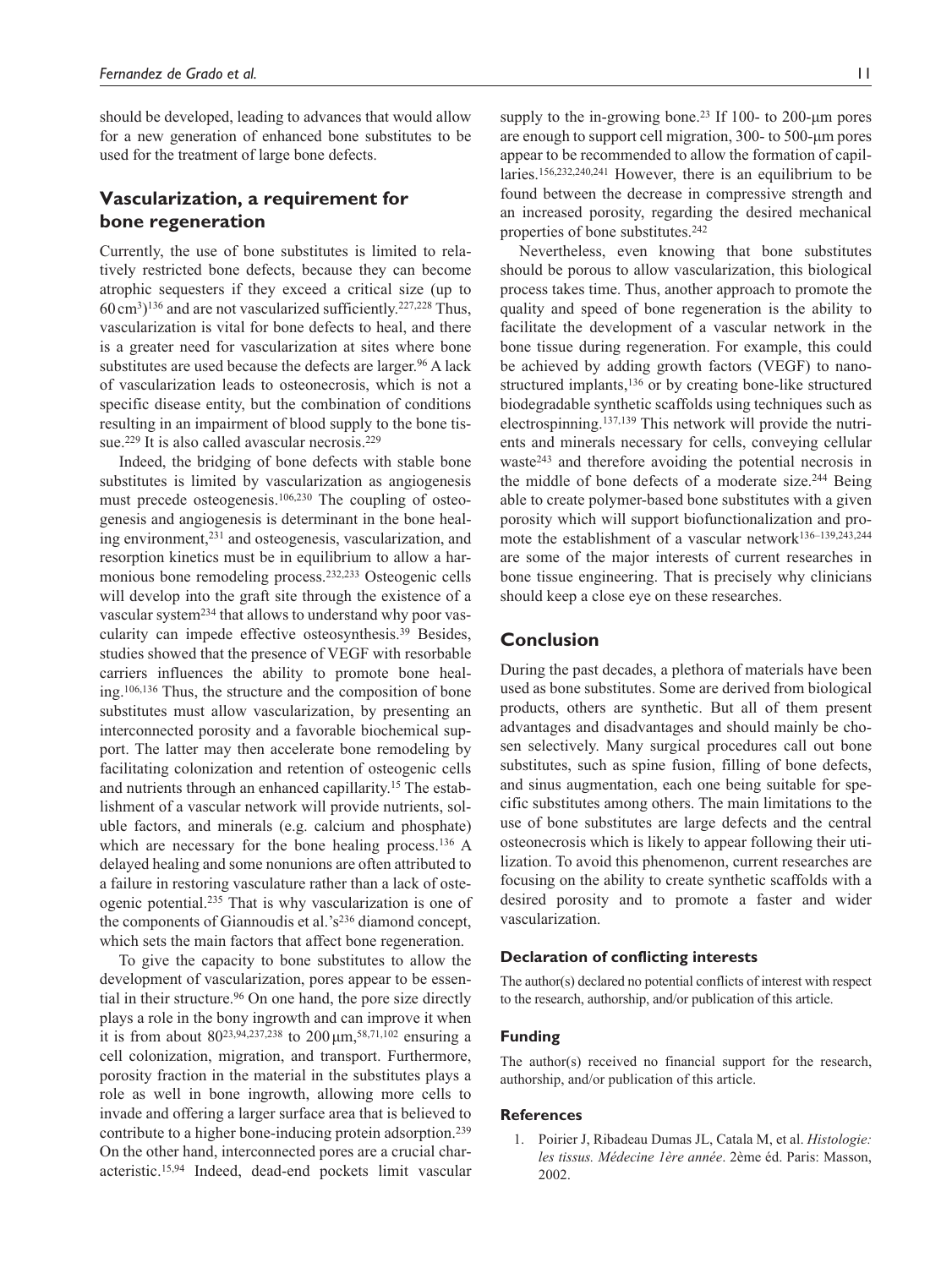- 2. Urist MR, O'Conner BT and Burwell RG. *Bone graft, derivatives and substitutes*. Cambridge: Butterworth-Heinemann, 1994.
- 3. Donati D, Zolezzi C, Tomba P, et al. Bone grafting: historical and conceptual review, starting with an old manuscript by Vittorio Putti. *Acta Orthop* 2007; 78: 19–25.
- 4. Mainard D and Delagoutte J-P. Les substituts osseux. In: Mainard D, Merle M, Delagoutte J-P, et al. (eds) *Actualités en biomatériaux*. Paris Romilliat, 1990, pp. 128–176.
- 5. Dreesman H. Über knochenplombierung. *Beitr Klin Chir* 1892; 9: 804–810.
- 6. Pietrzak WS. *Musculoskeletal tissue regeneration: biological materials and methods*. Human Press, Totowa, 2008, pp. 163–166.
- 7. Peltier LF and Bickel EY. The use of plaster of Paris to fill defects in bone. *Ann Surg* 1957; 146(1): 161–169.
- 8. Campana V, Milano G, Pagano E, et al. Bone substitutes in orthopaedic surgery: from basic science to clinical practice. *J Mater Sci: Mater Med* 2014; 25: 2445–2461.
- 9. Faour O, Dimitriou R, Cousins CA, et al. The use of bone graft substitutes in large cancellous voids: any specific needs? *Injury* 2011; 42: S87–S90.
- 10. Greenwald AS, Boden SD, Goldberg VM, et al. Bonegraft substitutes: facts, fictions and applications. *J Bone Joint Surg Am* 2001; 83: 98–103.
- 11. Schlickewie W and Schlickewie C. The use of bone substitutes in the treatment of bone defects—the clinical view and history. *Macromol Symp* 2007; 253: 10–23.
- 12. Pryor LS, Gage E, Langevin CJ, et al. Review of bone substitutes. *Craniomaxillofac Trauma Reconstr* 2009; 2(3): 151–160.
- 13. Giannoudis PV, Dinopoulos H and Tsiridis E. Bone substitutes: an update. *Injury* 2008; 36(Suppl. 3): S20–S27.
- 14. Bloemers FW, Blokhuis TJ, Patka P, et al. Autologous bone versus calcium-phosphate ceramics in treatment of experimental bone defects. *J Biomed Mater Res B Appl Biomater* 2003; 66(2): 526–531.
- 15. Gunzburg R, Szpalski M, Passuti N, et al. *The use of bone substitutes in spine surgery: a state of the art review*. Springer Science+Business Media, Berlin Heidelberg, 2002, 129 pp.
- 16. Hung YW, Ko WS, Liu WH, et al. Local review of treatment of hand enchondroma (artificial bone substitute versus autologous bone graft) in a tertiary referral centre: 13 years' experience. *Hong Kong Med J* 2015; 21(3): 217–223.
- 17. Liodaki E, Kraemer R, Mailaender P, et al. The use of bone graft substitute in hand surgery: a prospective observational study. *Medicine* 2016; 95(24): e3631.
- 18. Delloye C. Is there still a place for bone allografts in orthopedic surgery in 2011? *Bull Mem Acad R Med Belg* 2011; 166: 317–326.
- 19. Pieske O, Wittmann A, Zaspel J, et al. Autologous bone graft versus demineralized bone matrix in internal fixation of ununited long bones. *J Trauma Manag Outcomes* 2009; 3: 11.
- 20. Drosos GI, Kazakos KI, Kouzoumpasis P, et al. Safety and efficacy of commercially available demineralized bone matrix preparations: a critical review of clinical studies. *Injury* 2007; 4: S13–S21.
- 21. Finkemeier CG. Bone-grafting and bone-graft substitutes. *J Bone Joint Surg Am* 2002; 84-A: 454–464.
- 22. Keating JF and McQueen MM. Substitutes for autologous bone graft in orthopaedic trauma. *J Bone Joint Surg Br* 2001; 83: 3–8.
- 23. Saikia KC, Bhattacharya TD, Bhuyan SK, et al. Calcium phosphate ceramics as bone graft substitutes in filling bone tumor defects. *Indian J Orthop* 2008; 42(2): 169–172.
- 24. Tilkeridis K, Touzopoulos P, Ververidis A, et al. Use of demineralized bone matrix in spinal fusion. *World J Orthop* 2014; 5(1): 30–37.
- 25. Haute Autorité de Santé (HAS). *Substituts osseux. Révision de catégories homogènes de dispositifs médicaux*. Saint-Denis La Plaine: HAS, 2013.
- 26. Offner D, Wagner Q, Keller L, et al. Complications d'une autogreffe osseuse, et comparaison avec une allogreffe osseuse ou l'utilisation de BMPs (Bone Morphogenetic Proteins): une revue systématique de la littérature. *Le Journal de l'Orthopédie* 2017; 18(65): 3032–3043.
- 27. Younger EM and Chapman MW. Morbidity at bone graft donor sites. *J Orthop Trauma* 1989; 3(3): 192–195.
- 28. Zimmermann G and Moghaddam A. Allograft bone matrix versus synthetic bone graft substitutes. *Injury* 2011; 42(Suppl. 2): S16–S21.
- 29. Khan SN, Cammisa FPJ, Sandhu HS, et al. The biology of bone grafting. *J Am Acad Orthop Surg* 2005; 13(1): 77–86.
- 30. Delloye C, van Cauter M, Dufrane D, et al. Local complications of massive bone allografts: an appraisal of their prevalence in 128 patients. *Acta Orthop Belg* 2014; 80: 196–204.
- 31. Mroz TE, Joyce MJ, Steinmetz MP, et al. Musculoskeletal allograft risks and recalls in the United States. *J Am Acad Orthop Surg* 2008; 16(10): 559–565.
- 32. Laurencin CT and El-Amin SF. Xenotransplantation in orthopaedic surgery. *J Am Acad Orthop Surg* 2008; 16(1): 4–8.
- 33. De Vries RBM, Oerlemans A, Trommelmans L, et al. Ethical aspects of tissue engineering: a review. *Tissue Eng Part B Rev* 2008; 14(4): 367–375.
- 34. Evaniew N, Tan V, Parasu N, et al. Use of a calcium sulfate-calcium phosphate synthetic bone graft composite in the surgical management of primary bone tumors. *Orthopedics* 2013; 36(2): e216–e222.
- 35. Kirkpatrick JS, Cornell CN, Hoang BH, et al. Bone void fillers. *J Am Acad Orthop Surg* 2010; 18(9): 576–579.
- 36. Jones CB. Biological basis of fracture healing. *J Orthop Trauma* 2005; 19: S1–S3.
- 37. Chung HJ, Hur JW, Ryu KS, et al. Surgical outcomes of anterior cervical fusion using deminaralized bone matrix as stand-alone graft material: single arm, pilot study. *Korean J Spine* 2016; 13(3): 114–119.
- 38. Han B, Tang B and Nimni ME. Combined effects of phosphatidylcholine and demineralized bone matrix on bone induction. *Connect Tissue Res* 2003; 44: 160–166.
- 39. Roberts TT and Rosenbaum AJ. Bone grafts, bone substitutes and orthobiologics: the bridge between basic science and clinical advancements in fracture healing. *Organogenesis* 2012; 8(4): 114–124.
- 40. Flynn JM. *Fracture repair and bone grafting. OKU 10: orthopaedic knowledge update*. Rosemont, IL: American Academy of Orthopaedic Surgeons, 2011, pp. 11–21.
- 41. Wang JC, Alanay A, Mark D, et al. A comparison of commercially available demineralized bone matrix for spinal fusion. *Eur Spine J* 2007; 16: 1233–1240.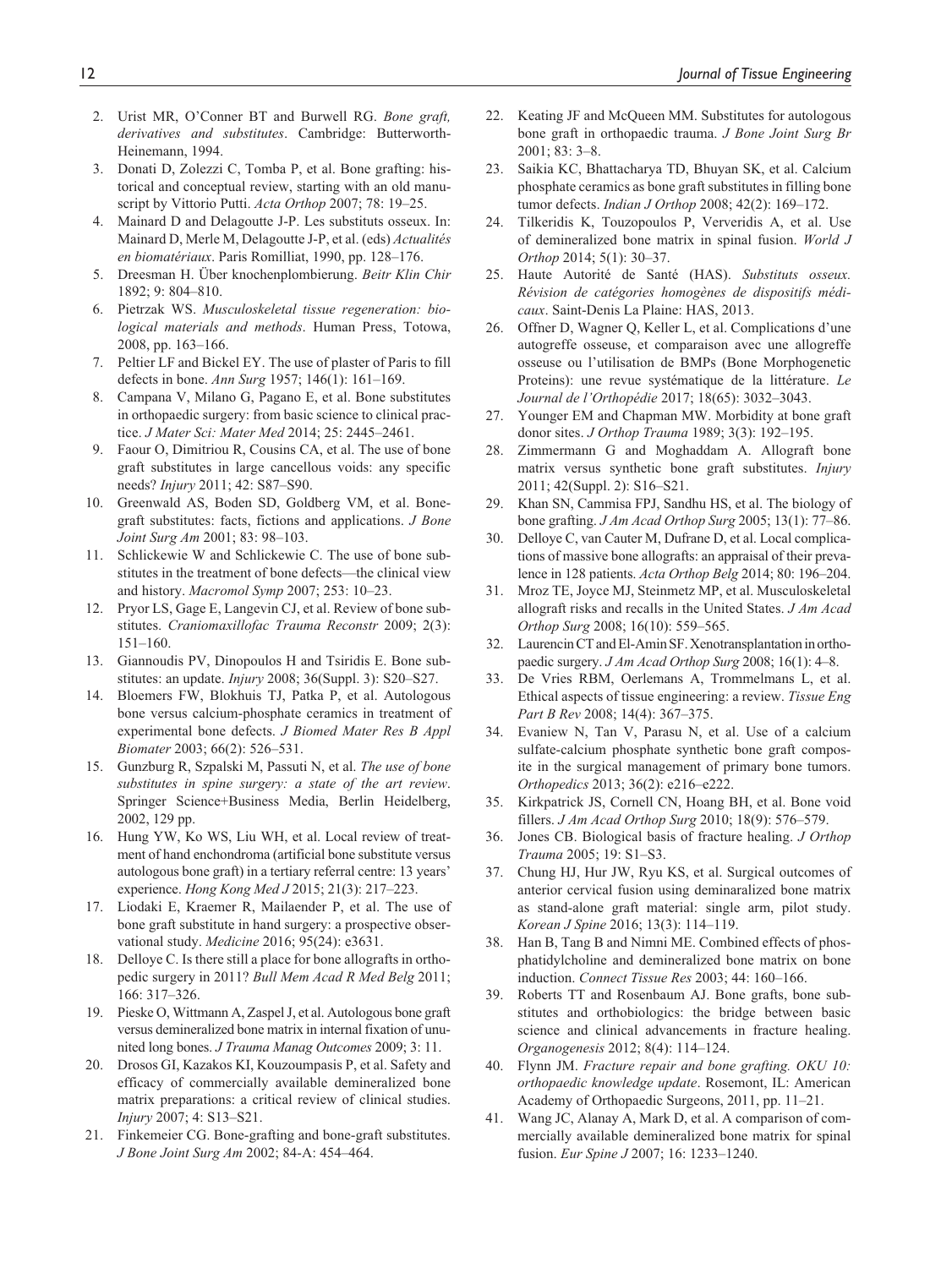- 42. Urist M. Bone: formation by autoinduction. *Science* 1965; 150: 893–899.
- 43. Urist M, Mikulski A and Boyd S. A chemosterilized antigen-extracted autodigest alloimplant for bone banks. *Arch Surg* 1975; 110(4): 416–428.
- 44. De Long WG Jr, Einhorn TA, Koval K, et al. Bone grafts and bone graft substitutes in orthopaedic trauma surgery. *J Bone Joint Surg Am* 2007; 89: 649–658.
- 45. Tuli SM and Singh AD. The osteoninductive property of decalcified bone matrix. An experimental study. *J Bone Joint Surg Br* 1978; 60: 116–123.
- 46. Kinney RC, Ziran BH, Hirshorn K, et al. Demineralized bone matrix for fracture healing: fact or fiction? *J Orthop Trauma* 2010; 24(Suppl. 1): S52–S55.
- 47. Albanese A, Licata ME, Polizzi B, et al. Platelet-rich plasma (PRP) in dental and oral surgery: from the wound healing to bone regeneration. *Immun Ageing* 2013; 10: 23.
- 48. Nikolidakis D and Jansen JA. The biology of plateletrich plasma and its application in oral surgery: literature review. *Tissue Eng Part B Rev* 2008; 14: 249–258.
- 49. El-Sharkawy H, Kantarci A, Deady J, et al. Platelet rich plasma: growth factors and pro- and anti-inflammatory properties. *J Periodontol* 2007; 78: 661–669.
- 50. Anitua E, Andia I, Ardanza B, et al. Autologous platelets as a source of proteins for healing and tissue regeneration. *Thromb Haemost* 2004; 91: 4–15.
- 51. Rickert D, Huddleston Slater JJR, Meijer HJA, et al. Maxillary sinus lift with solely autogenous bone compared to a combination of autogenous bone and growth factors or (solely) bone substitutes. A systematic review. *Int J Oral Maxillofac Surg* 2012; 41: 160–167.
- 52. Sanchez AR, Sheridan PJ and Kupp LI. Is platelet-rich plasma the perfect enhancement factor? A current review. *Int J Oral Maxillofac Implants* 2003; 18: 93–103.
- 53. Ozdemir B and Okte E. Treatment of intrabony defects with betatricalciumphosphate alone and in combination with platelet-rich plasma. *J Biomed Mater Res B Appl Biomater* 2012; 100: 976–983.
- 54. Cabbar F, Güler N, Kürkcü M, et al. The effect of bovine bone graft with or without platelet-rich plasma on maxillary sinus floor augmentation. *J Oral Maxillofac Surg* 2011; 69: 2537–2547.
- 55. Arenaz-Búa J, Luaces-Rey R, Sironvalle-Soliva S, et al. A comparative study of platelet-rich plasma, hydroxyapatite, demineralized bone matrix and autologous bone to promote bone regeneration after mandibular impacted third molar extraction. *Med Oral Patol Oral Cir Bucal* 2010; 15: 483–489.
- 56. Wu X, Shi W and Cao X. Multiplicity of BMP signaling in skeletal development. *Ann N Y Acad Sci* 2007; 1116: 29–49.
- 57. Cochran DL, Schenk R, Buser D, et al. Recombinant human bone morphogenetic protein-2 stimulation of bone formation around endosseous dental implants. *J Periodontol* 1999; 70(2): 139–150.
- 58. Chai F, Raoul G, Wiss A, et al. Bone substitutes: classification and concerns. *Rev Stomatol Chir Maxillofac* 2011; 112(4): 212–221.
- 59. Porter JR, Ruckh TT and Popat KC. Bone tissue engineering: a review in bone biomimetics and drug delivery strategies. *Biotechnol Prog* 2009; 25(6): 1539–1560.
- 60. Burks MV and Nair L. Long term effects of bone morphogenetic protein-based treatments in humans. *J Long Term Eff Med Implants* 2010; 20(4): 277–293.
- 61. Agarwal R, Williams K, Umscheid CA, et al. Osteoinductive bone graft substitutes for lumbar fusion: a systematic review. *J Neurosurg Spine* 2009; 11(6): 729–740.
- 62. Carragee EJ, Hurwitz EL and Weiner BK. A critical review of recombinant human bone morphogenetic protein-2 trials in spinal surgery: emerging safety concerns and lessons learned. *Spine J* 2011; 11(6): 471–491.
- 63. Epstein NE. Complications due to the use of BMP/ INFUSE in spine surgery: the evidence continues to mount. *Surg Neurol Int* 2013; 4(Suppl. 5): S343–S352.
- 64. Castro FPJ. Role of activated growth factors in lumbar spinal fusions. *J Spinal Disord Tech* 2004; 17(5): 380–384.
- 65. Tressler MA, Richards JE, Sofianos D, et al. Bone morphogenetic protein-2 compared to autologous iliac crest bone graft in the treatment of long bone nonunion. *Orthopedics* 2011; 34(12): e877–e884.
- 66. Friedlaender GE, Perry CR, Cole JD, et al. Osteogenic Protein-1 (Bone Morphogenetic Protein-7) in the treatment of tibial nonunions: a prospective, randomized clinical trial comparing rhOP-1 with fresh bone autograft. *J Bone Joint Surg Am* 2001; 83-A(Suppl. 1 Pt2): S151–S158.
- 67. Ghosh SK, Nandi SK, Kundu B, et al. In vivo response of porous hydroxyapatite and beta tricalcium phosphate prepared by aqueous solution combustion method and comparison with bioglass scaffolds. *J Biomed Mater Res B Appl Biomater* 2008; 86: 217–227.
- 68. Nandi SK, Kundu B, Ghosh SK, et al. Efficacy of nanohydroxyapatite prepared by an aqueous solution combustion technique in healing bone defects of goat. *J Vet Sci* 2008; 9: 183–191.
- 69. Koshino T, Murase T, Takagi T, et al. New bone formation around porous hydroxyapatite wedge implanted in opening wedge high tibial osteotomy in patients with osteoarthritis. *Biomaterials* 2001; 22: 1579–1582.
- 70. Okazaki A, Koshino T, Saito T, et al. Osseous tissue reaction around hydroxyapatite block implanted into proximal metaphysis of tibia of rat with collagen-induced arthritis. *Biomaterials* 2000; 21: 483–487.
- 71. Daculsi G. Biphasic calcium phosphate concept applied to artificial bone, implant coating and injectable bone substitute. *Biomaterials* 1998; 19: 1473–1478.
- 72. Spivak JM and Hasharoni A. Use of hydroxyapatite in spine surgery. *Eur Spine J* 2001; 10: S197–S204.
- 73. Johnson KD, Frierson KE, Keller TS, et al. Porous ceramics as bone graft substitutes in long bone defects: a biomechanical, histological, and radiographic analysis. *J Orthop Res* 1996; 14: 351–369.
- 74. Xie J, Baumann MJ and McCabe LR. Osteoblasts respond to hydroxyapatite surfaces with immediate changes in gene expression. *J Biomed Mater Res A* 2004; 71(1): 108–117.
- 75. Chiroff RT, White EW, Weber KN, et al. Tissue ingrowth of replamineform implants. *J Biomed Mater* 1975; 9: 29–45.
- 76. Korovessis P, Koureas G, Zacharatos S, et al. Correlative radiological, self-assessment and clinical analysis of evolution in instrumented dorsal and lateral fusion for degenerative lumbar spine disease. Autograft versus coralline hydroxyapatite. *Eur Spine J* 2005; 14: 630–638.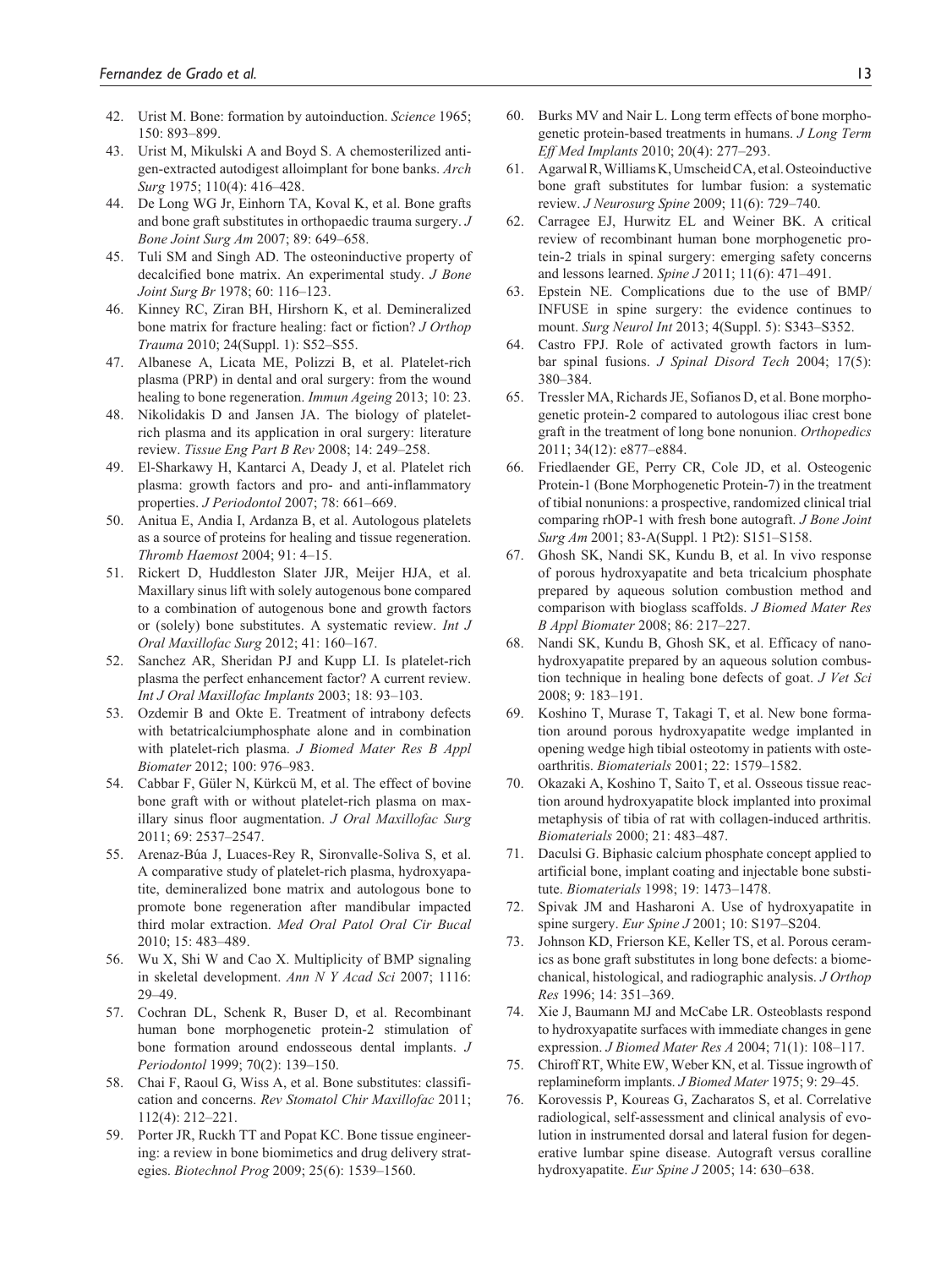- 77. Bucholz MP, Carlton A and Holmes RE. Interporous hydroxyapatite as a bone graft substitute in tibial plateau fractures. *Clin Orthop* 1989; 240: 53–62.
- 78. Khan SN, Tomin E and Lane JM. Clinical applications of bone graft substitutes. *Orthop Clin North Am* 2000; 31: 389–398.
- 79. Beuerlein MJS and McKee MD. Calcium sulfates: what is the evidence? *J Orthop Trauma* 2010; 24: S46–S51.
- 80. Blaha JD. Evolving technologies: new answers or new problems? Calcium sulfate bone void filler. *Orthopedics* 1998; 21: 1017–1019.
- 81. Urban RM, Turner TM, Hall DJ, et al. Increased bone formation using calcium sulfate-calcium phosphate composite graft. *Clin Orthop Relat Res* 2007; 459: 110–117.
- 82. Hak DJ. The use of osteoconductive bone graft substitutes in orthopaedic trauma. *J Am Acad Orthop Surg* 2007; 15: 525–536.
- 83. Podaropoulos L, Veis AA, Papadimitriou S, et al. Bone regeneration using beta-tricalcium phosphate in a calcium sulfate matrix. *J Oral Implantol* 2009; 35(1): 28–36.
- 84. Ostermann PA, Seligson D and Henry SL. Local antibiotic therapy for severe open fractures. A review of 1085 consecutive cases. *J Bone Joint Surg B* 1995; 77: 93–97.
- 85. Keating JF, Blachut PA, O'Brien PJ, et al. Reamed nailing of open tibial fractures: does the antibiotic bead pouch reduce the deep infection rate? *J Orthop Trauma* 1996; 10: 298–303.
- 86. Ferguson JY, Dudareva M, Riley ND, et al. The use of a biodegradable antibiotic-loaded calcium sulphate carrier containing tobramycin for the treatment of chronic osteomyelitis: a series of 195 cases. *Bone Joint J* 2014; 96-B(6): 829–836.
- 87. Thomas MV, Puleo DA and Al-Sabbagh M. Calcium sulfate: a review. *J Long Term Eff Med Implants* 2005; 15(6): 599–607.
- 88. Kelly CM, Wilkins RM, Gitelis S, et al. The use of a surgical grade calcium sulfate as a bone graft substitute. Results of a multicenter trial. *Clin Orthop Relat Res* 2001; 382: 42–50.
- 89. Ziran BH, Smith WR and Morgan SJ. Use of calciumbased demineralized bone matrix/allograft for nonunions and posttraumatic reconstruction of the appendicular skeleton. *J Trauma* 2006; 63: 1324–1328.
- 90. Brown WE, Chow LC. A new calcium phosphate watersetting cement, In: Brown WE Ed., Cements Research Progress, Westerville, 1986, pp. 352–379.
- 91. Russell TA and Leighton RK; on behalf of the Alpha-BSM Tibial Plateau Fracture Study Group. Comparison of autogenous bone graft and endothermic calcium phosphate cement for defect augmentation in tibial plateau fractures. A multicenter, prospective, randomized study. *J Bone Joint Surg Am* 2008; 90: 2057–2061.
- 92. Burguera EF, Xu HHK and Weir MD. Injectable and rapid-setting calcium phosphate bone cement with dicalcium phosphate dihydrate. *J Biomed Mater Res B Appl Biomater* 2006; 77(1): 126–134.
- 93. Afifi AM, Gordon CR, Pryor LS, et al. Calcium phosphate cements in skull reconstruction: a meta-analysis. *Plast Reconstr Surg* 2010; 126(4): 1300–1309.
- 94. Galois L and Mainard D. Bone ingrowth into two porous ceramics with different pore sizes: an experimental study. *Acta Orthop Belg* 2004; 70: 598–603.
- 95. Galois L, Mainard D and Delagoutte JP. Beta-tricalcium phosphate ceramic as a bone substitute in orthopaedic surgery. *Int Orthop* 2002; 26: 109–115.
- 96. Malhotra A and Habibovic P. Calcium phosphates and angiogenesis: implications and advances for bone regeneration. *Trends Biotechnol* 2016; 34(12): 983–992.
- 97. Shigaku S and Katsuyuki F. Beta-tricalcium phosphate as a bone graft substitute. *Jikeikai Med J* 2005; 52: 47– 54.
- 98. Cheung HS and Haak MH. Growth of osteoblasts on porous calcium phosphate ceramic: an in vitro model for biocompatibility study. *Biomaterials* 1989; 10: 63–67.
- Daculsi G and Passuti N. Effect of the macroporosity for osseous substitution of calcium phosphate ceramics. *Biomaterials* 1990; 11: 86–87.
- 100. Gaasbeck RDA, Toonen HG, van Heerwaarden RJ, et al. Mechanism of bone incorporation of β-TCP bone substitute in open wedge tibial osteotomy in patients. *Biomaterials* 2005; 26: 6713–6719.
- 101. Koerten HK and van der Meulen J. Degradation of calcium phosphate ceramics. *J Biomed Mater Res* 1999; 44: 78–86.
- 102. Dehoux E, Madi K, Fourati E, et al. High tibial openwedge osteotomy using a tricalcium phosphate substitute: 70 cases with 18 months mean follow-up. *Rev Chir Orthop Reparatrice Appar Mot* 2005; 91: 143–148.
- 103. Bohner M. Calcium orthophosphates in medicine: from ceramics to calcium phosphate cements. *Injury* 2000; 31(Suppl. 4): 37–47.
- 104. Frayssinet P, Mathon D, Lerch A, et al. Osseointegration of composite calcium phosphate bioceramics. *J Biomed Mater Res* 2000; 50: 125–130.
- 105. Nery EB, LeGeros RZ, Lynch KL, et al. Tissue response to biphasic calcium phosphate ceramic with different ratios of HA/βTCP in periodontal osseous defects. *J Periodontol* 1992; 63: 729–735.
- 106. Geiger F, Beverungen M, Lorenz H, et al. Bone substitute effect on vascularization and bone remodeling after application of phVEGF165 transfected BMSC. *J Funct Biomater* 2012; 3: 313–326.
- 107. Daculsi G, LeGeros RZ, Heughebaert M, et al. Formation of carbonate-apatite crystals after implantation of calciumphosphate ceramics. *Calcif Tissue Int* 1990; 46: 20–27.
- 108. LeGeros RZ, Parsons JR, Daculsi G, et al. Significance of the porosity and physical chemistry of calcium phosphate ceramics. Biodegradation-bioresorption. *Ann NY Acad Sci* 1988; 523: 268–271.
- 109. Chazono M, Tanaka T, Komaki H, et al. Bone formation and bioresorption after implantation of injectable betatricalcium phosphate granules-hyaluronate complex in rabbit bone defects. *J Biomed Mater Res A* 2004; 70(4): 542–549.
- 110. Eggli PS, Muller W and Schenk RK. Porous hydroxyapatite and tricalcium phosphate cylinders with two different pore size ranges implanted in the cancellous bone of rabbits. A comparative histomorphometric and histologic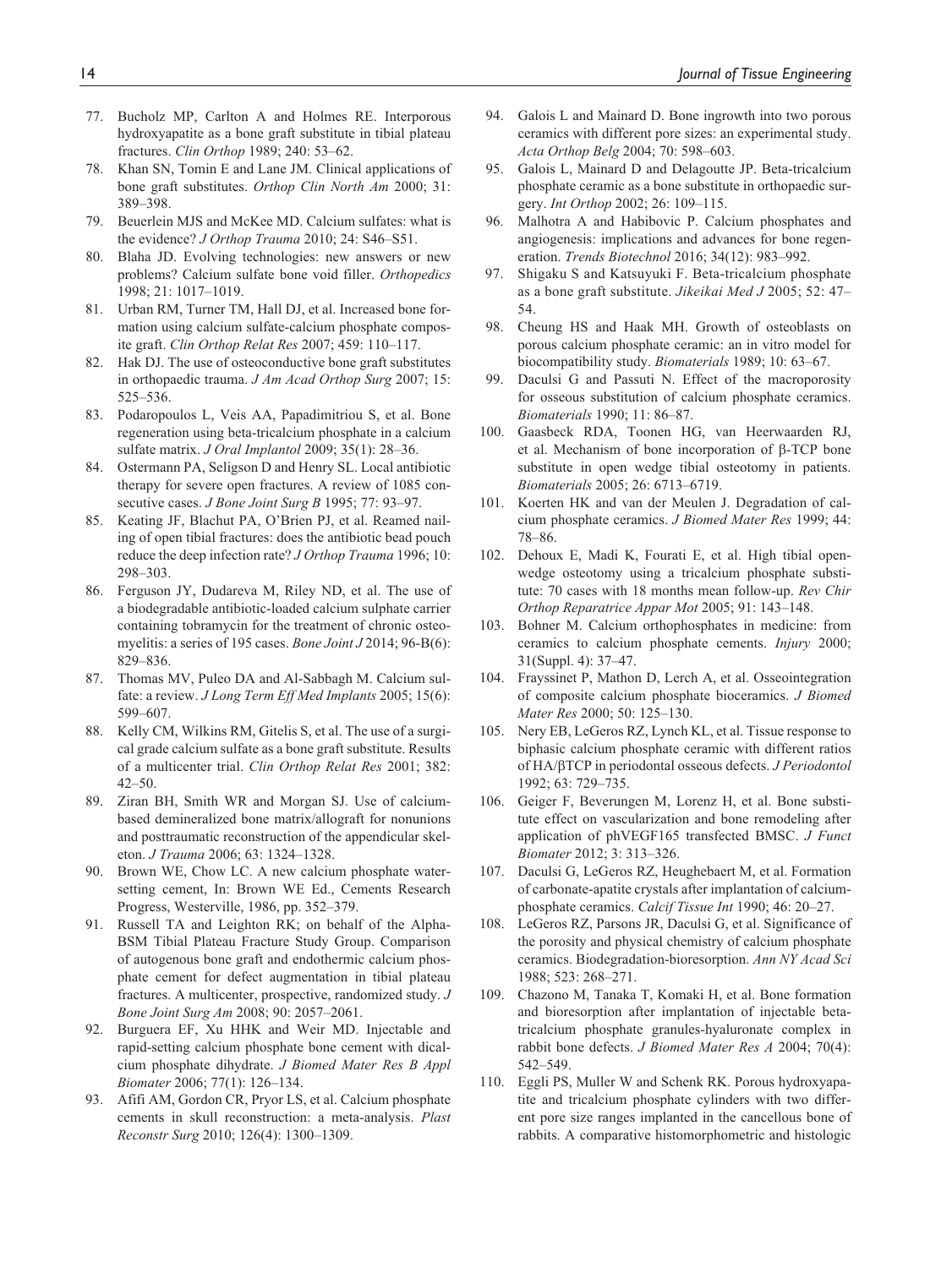study of bony ingrowth and implant substitution. *Clin Orthop Relat Res* 1988; 232: 127–138.

- 111. Buser D, Hoffmann B, Bernard JP, et al. Evaluation of filling materials in membrane—protected bone defects. A comparative histomorphometric study in the mandible of miniature pigs. *Clin Oral Implants Res* 1998; 9(3): 137– 150.
- 112. Gouin F, Yaouanc F, Waast D, et al. Open wedge high tibial osteotomies: calcium-phosphate ceramic spacer versus autologous bone graft. *Orthop Traumatol Surg Res* 2010; 96(6): 637–645.
- 113. Bansal S, Chauhan V, Sharma S, et al. Evaluation of hydroxyapatite and beta-tricalcium phosphate mixed with bone marrow aspirate as a bone graft substitute for posterolateral spinal fusionIndian. *J Orthop* 2009; 43(3): 234–239.
- 114. Bansal R, Patil S, Chaubey KK, et al. Clinical evaluation of hydroxyapatite and β-tricalcium phosphate composite graft in the treatment of intrabony periodontal defect: a clinico-radiographic study. *J Indian Soc Periodontol* 2014; 18(5): 610–617.
- 115. Matsumine A, Myoui A, Kusuzaki K, et al. Calcium hydroxyapatite implants in bone tumour surgery: a long term follow up study. *J Bone Joint Surg Br* 2004; 86: 719– 725.
- 116. Reddy R and Swamy MK. The use of hydroxyapatite as a bone graft substitute in orthopedic conditions. *Indian J Orthop* 2005; 39: 52–54.
- 117. Oh KJ, Ko YB, Jaiswal S, et al. Comparison of osteoconductivity and absorbability of beta-tricalcium phosphate and hydroxyapatite in clinical scenario of opening wedge high tibial osteotomy. *J Mater Sci Mater Med* 2016; 12: 179.
- 118. Rojbani H, Nyam M, Ohya K, et al. Evaluation of the osteoconductivity of α-tricalcium phosphate, β-tricalcium phosphate, and hydroxyapatite combined with or without simvastatin in rat calvarial defect. *J Biomed Mater Res A* 2011; 98(4): 488–498.
- 119. Lee KS, Chang JS, Kim JH, et al. The role of osteoclast in resorption of hydroxyapatite and β-tricalcium phosphate coating layer. *Key Eng Mater* 2009; 396–398: 81–84.
- 120. Schwarz F, Herten M, Ferrari D, et al. Guided bone regeneration at dehiscence-type defects using biphasic hydroxyapatite + beta tricalcium phosphate or a collagen coated natural bone mineral: as immunohistochemical study in dogs. *Int J Oral Maxillofac Surg* 2007; 36: 1198–1206.
- 121. Muschik M, Ludwig R, Halbhubner S, et al. B-tricalcium phosphate as a bone substitute for dorsal spinal fusion in adolescent idiopathic scoliosis: preliminary results of a prospective clinical study. *Eur Spine J* 2001; 10: S178– S184.
- 122. Jarcho M. Calcium phosphate ceramics as hard tissue prosthetics. *Clin Orthop Relat Res* 1981; 157: 259–278.
- 123. Fillingham YA, Lenart BA and Gitelis S. Function after injection of benign bone lesions with a bioceramic. *Clin Orthop Relat Res* 2012; 470(7): 2014–2020.
- 124. Hench LL, Splinter RJ, Allen WC, et al. Bonding mechanisms at the interface of ceramic prosthetic materials. *J Biomed Mater Res* 1971; 5: 117–141.
- 125. Krishnan V and Lakshmi T. Bioglass: a novel biocompatible innovation. *J Adv Pharm Technol Res* 2013; 4(2): 78–83.
- 126. Hench LL and Wilson J. Surface-active biomaterials. *Science* 1984; 226: 630–636.
- 127. Wallace KE, Hill RG, Pembroke JT, et al. Influence of sodium oxide content on bioactive glass properties. *J Mater Sci Mater Med* 1999; 10: 697–701.
- 128. Neo M, Nakamura T, Ohtsuki C, et al. Ultrastructural study of the A-W GC-bone interface after long-term implantation in rat and human bone. *J Biomed Mater Res* 1994; 28: 365–372.
- 129. Zhang H, Ye XJ and Li JS. Preparation and biocompatibility evaluation of apatite/wollastonite-derived porous bioactive glass ceramic scaffolds. *Biomed Mater* 2009; 4(4): 045007.
- 130. De Aza PN, Luklinska ZB, Santos C, et al. Mechanism of bone-like formation on a bioactive implant in vivo. *Biomaterials* 2003; 24: 1437–1445.
- 131. Moimas L, Biasotto M, Di LR, et al. Rabbit pilot study on the resorbability of three-dimensional bioactive glass fibre scaffolds. *Acta Biomater* 2006; 2: 191–199.
- 132. Rahaman MN, Day DE, Bal BS, et al. Bioactive glass in tissue engineering. *Acta Biomater* 2011; 7(6): 2355– 2373.
- 133. Knowles J. Phosphate based glasses for medical application. *J Mater Chem* 2003; 13: 2395–2401.
- 134. Hench LL and Paschall HA. Histochemical responses at a materials interface. *J Biomed Mater Res* 1974; 5: 49–54.
- 135. Nandi SK, Roy S, Mukherjee P, et al. Orthopaedic applications of bone graft and graft substitutes: a review. *Indian J Med Res* 2010; 132: 15–30.
- 136. Wagner Q, Offner D, Idoux-Gillet Y, et al. Nanostructured implant combining mesenchymal cells and VEGF nanoparticles for enhanced engineered tissue vascularization. *Nanomedicine* 2016; 11: 2419–2430.
- 137. Eap S, Ferrand A, Palomares CM, et al. Electrospun nanofibrous 3D scaffold for bone tissue engineering. *Biomed Mater Eng* 2012; 22(1–3): 137–141.
- 138. Eap S, Keller L, Schiavi J, et al. A living thick nanofibrous implant bifunctionalized with active growth factor and stem cells for bone regeneration. *Int J Nanomedicine* 2015; 10: 1061–1075.
- 139. Ferrand A, Eap S, Richert L, et al. Osteogenetic properties of electrospun nanofibrous PCL scaffolds equipped with chitosan-based nanoreservoirs of growth factors. *Macromol Biosci* 2014; 14(1): 45–55.
- 140. Porter JR, Henson A and Popat KC. Biodegradable poly(epsilon-caprolactone) nanowires for bone tissue engineering applications. *Biomaterials* 2009; 30(5): 780– 788.
- 141. Hernigou P and Ma W. Open wedge tibial osteotomy with acrylic bone cement as bone substitute. *Knee* 2001; 8: 103–110.
- 142. Laurencin C, Khan Y and El-Amin SF. Bone graft substitutes. *Expert Rev Med Devices* 2006; 3(1): 49–57.
- 143. Handoll HHG and Watts AC. Bone grafts and bone substitutes for treating distal radial fractures in adults. *Cochrane Database Syst Rev* 2008; 2: CD006836.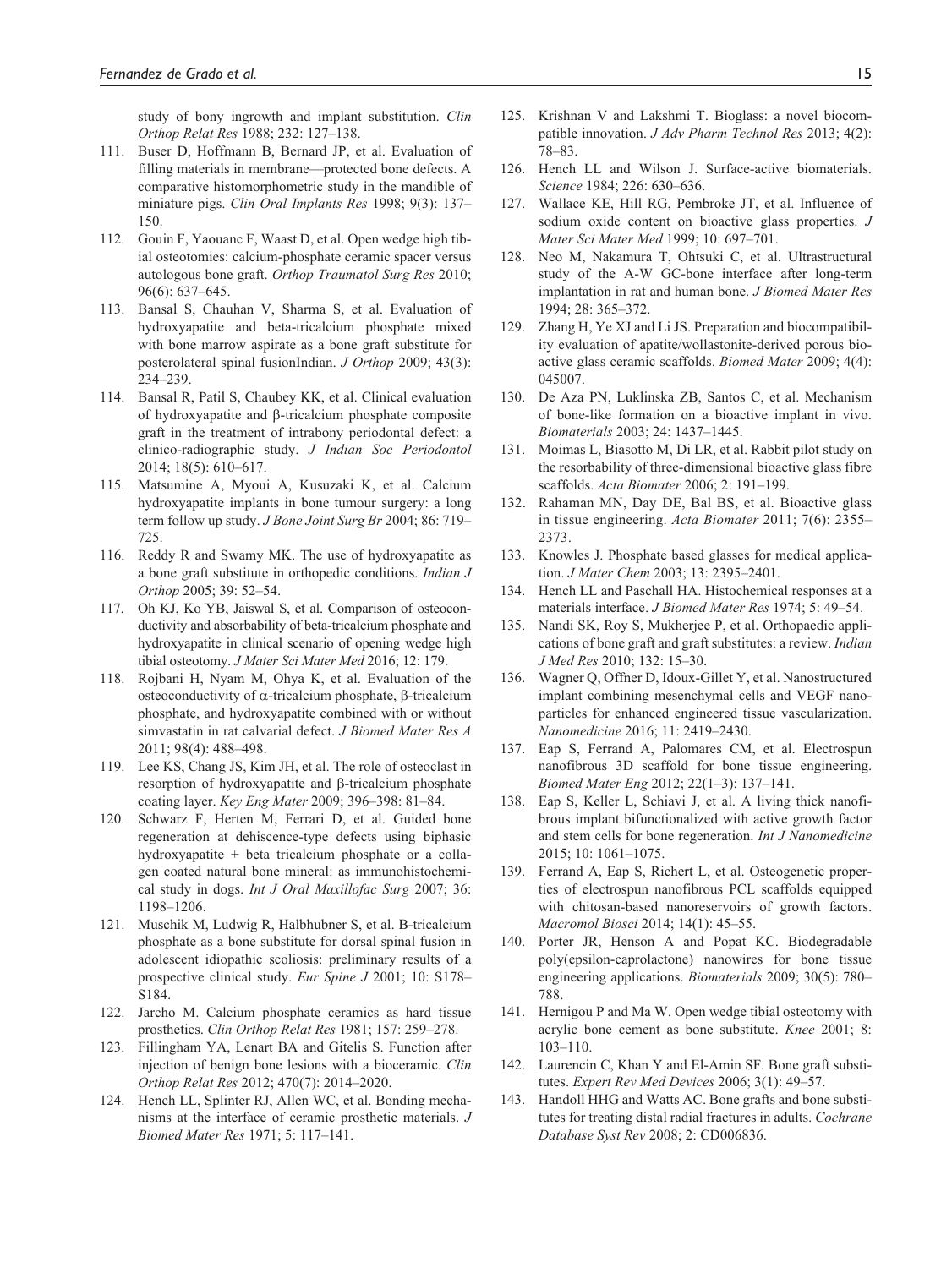- 144. Carson JS and Bostrom MP. Synthetic bone scaffolds and fracture repair. *Injury* 2007; 38(Suppl. 1): S33–S37.
- 145. Rajaee SS, Bae HW, Kanim LE, et al. Spinal fusion in the United States: analysis of trends from 1998 to 2008. *Spine* 2012; 37: 67–76.
- 146. Gupta A, Kukkar N, Sharif K, et al. Bone graft substitutes for spine fusion: a brief review. *World J Orthop* 2015; 6(6): 449–456.
- 147. Vaccaro AR, Stubbs HA and Block JE. Demineralized bone matrix composite grafting for posterolateral spinal fusion. *Orthopedics* 2007; 30: 567–570.
- 148. Kang J, An H, Hilibrand A, et al. Grafton and local bone have comparable outcomes to iliac crest bone in instrumented single-level lumbar fusions. *Spine* 2012, 37: 1083–1091.
- 149. Cammisa FP, Lowery G, Garfin SR, et al. Two-year fusion rate equivalency between Grafton DBM gel and autograft in posterolateral spine fusion: a prospective controlled trial employing a side-by-side comparison in the same patient. *Spine* 2004; 29: 660–666.
- 150. Schizas C, Triantafyllopoulos D, Kosmopoulos V, et al. Posterolateral lumbar spine fusion using a novel demineralized bone matrix: a controlled case pilot study. *Arch Orthop Trauma Surg* 2008; 128: 621–625.
- 151. An HS, Simpson JM, Glover JM, et al. Comparison between allograft plus demineralized bone matrix versus autograft in anterior cervical fusion. A prospective multicenter study. *Spine* 1995; 20: 2211–2216.
- 152. Mashoof AA, Siddiqui SA, Otero M, et al. Supplementation of autogenous bone graft with coralline hydroxyapatite in posterior spine fusion for idiopathic adolescent scoliosis. *Orthopaedics* 2002; 25: 1073–1076.
- 153. Vaz K, Verma K, Protopsaltis T, et al. Bone grafting options for lumbar spine surgery: a review examining clinical efficacy and complications. *SAS J* 2010; 4(3): 75–86.
- 154. Epstein NE. A preliminary study of the efficacy of Beta Tricalcium Phosphate as a bone expander for instrumented posterolateral lumbar fusions. *J Spinal Disord Tech* 2006; 19: 424–429.
- 155. Brouwer R, Jakma T, Bierma-Zeinstra S, et al. Osteotomy for treating knee osteoarthritis. *Cochrane Database Syst Rev* 2005; 1: CD004019.
- 156. Meynet JC. Ostéotomie tibiale de valgisation par ouverture interne: place des substituts osseux. *Ann Orthop Ouest* 1998; 30: 171–174.
- 157. Romanet JP, Benoit J and Nordin JY. Utilisation de céramique d'hydroxyapatite de calcium comme substitut de greffe osseuse (Endobon\*). Résultats sur 62 cas revus à 1 an. *Rev Chir Orthop* 1996; 87(Suppl. II): 17.
- 158. Van Hemert WLW, Willemms K, Anderson PG, et al. Tricalcium phosphate granules or rigid wedge preforms in open wedge high tibial osteotomy: a radiological study with a new evaluation system. *Knee* 2004; 11: 451–456.
- 159. Holmes RE, Bucholz RW and Mooney V. Porous hydroxyapatite as a bone graft substitute in metaphyseal defects. *J Bone Joint Surg* 1986; 68-A: 904–911.
- 160. Giuseffi SA, Replogle WH and Shelton WR. Openingwedge high tibial osteotomy: review of 100 consecutive cases. *Arthroscopy* 2015; 31(11): 2128–2137.
- 161. Yu B, Han K, Ma H, et al. Treatment of tibial plateau fractures with high strength injectable calcium sulphate. *Int Orthop* 2009; 33(4): 1127–1133.
- 162. Mik G, Arkader A, Manteghi A, et al. Results of a minimally invasive technique for treatment of unicameral bone cysts. *Clin Orthop Relat Res* 2009; 467(11): 2949–2954.
- 163. Mirzayan R, Panossian V, Avedian R, et al. The use of calcium sulfate in the treatment of benign bone lesions. A preliminary report. *J Bone Joint Surg Am* 2001; 83(3): 355–358.
- 164. Kim JH, Oh JH, Han I, et al. Grafting using injectable calcium sulfate in bone tumor surgery: comparison with demineralized bone matrix-based grafting. *Clin Orthop Surg* 2011; 3: 191–201.
- 165. Werier JM. *Bone graft substitutes in oncology, paediatrics, and hip arthroplasty*. Canadian Orthopaedic Association's COA Bulletin, Ottawa 2011, p. 95.
- 166. Joeris A, Ondrus S, Planka L, et al. ChronOS inject in children with benign bone lesions: does it increase the healing rate? *Eur J Pediatr Surg* 2010; 20: 24–28.
- 167. Hou HY, Wu K, Wang CT, et al. Treatment of unicameral bone cyst: a comparative study of selected techniques. *J Bone Joint Surg Am* 2010; 92: 855–862.
- 168. Campanacci M, Capanna R, Fabbri N, et al. Curettage of giant cell tumor of bone, reconstruction with subchondral grafts and cement. *Chir Organi Mov* 1990; 75(1 Suppl.): 212–213.
- 169. Roffi A, Di Matteo B, Krishnakumar GS, et al. Plateletrich plasma for the treatment of bone defects: from preclinical rational to evidence in the clinical practice. A systematic review. *Int Orthop* 2017; 41(2): 221–237.
- 170. Subramaniam P, Kumar K, Ramakrishna T, et al. Bone regeneration with plasma-rich-protein following enucleation of traumatic bone cyst. *Eur J Dent* 2013; 7(3): 377– 381.
- 171. MacDonald KM, Swanstrom MM, McCarthy JJ, et al. Exaggerated inflammatory response after use of recombinant bone morphogenetic protein in recurrent unicameral bone cysts. *J Pediatr Orthop* 2010; 30(2): 199–205.
- 172. El-Adl G, Mostafa MF, Enan A, et al. Biphasic ceramic bone substitute mixed with autogenous bone marrow in the treatment of cavitary benign bone lesions. *Acta Orthop Belg* 2009; 75: 110–118.
- 173. Siegel HJ, Baird RC 3rd, Hall J, et al. The outcome of composite bone graft substitute used to treat cavitary bone defects. *Orthopedics* 2008; 31(8): 754.
- 174. Payne WT and Merrell G. Benign bony and soft tissue tumors of the hand. *J Hand Surg* 2010; 35: 1901–1910.
- 175. Schaller P and Baer W. Operative treatment of enchondromas of the hand: is cancellous bone grafting necessary? *Scand J Plast Reconstr Surg Hand Surg* 2009; 43: 279–285.
- 176. Bachoura A, Rice IS, Lubahn AR, et al. The surgical management of hand enchondroma without postcurettage void augmentation: authors' experience and a systematic review. *Hand* 2015; 10(3): 461–471.
- 177. Jakubietz MG, Gruenert JG and Jakubietz RG. The use of beta-tricalcium phosphate bone graft substitute in dorsally plated, comminuted distal radius fractures. *J Orthop Surg Res* 2011; 6: 24.
- 178. Fayaz HC, Giannoudis PV, Vrahas MS, et al. The role of stem cells in fracture healing and nonunion. *Int Orthop* 2011; 35: 1587–1597.
- 179. Russell AT, Taylor CJ and Lavelle DG. Fractures of tibia and fibula. In: Bucholz RW, Heckman JD and Court-Brown CM (eds) *Rockwood and Green's: Fractures in*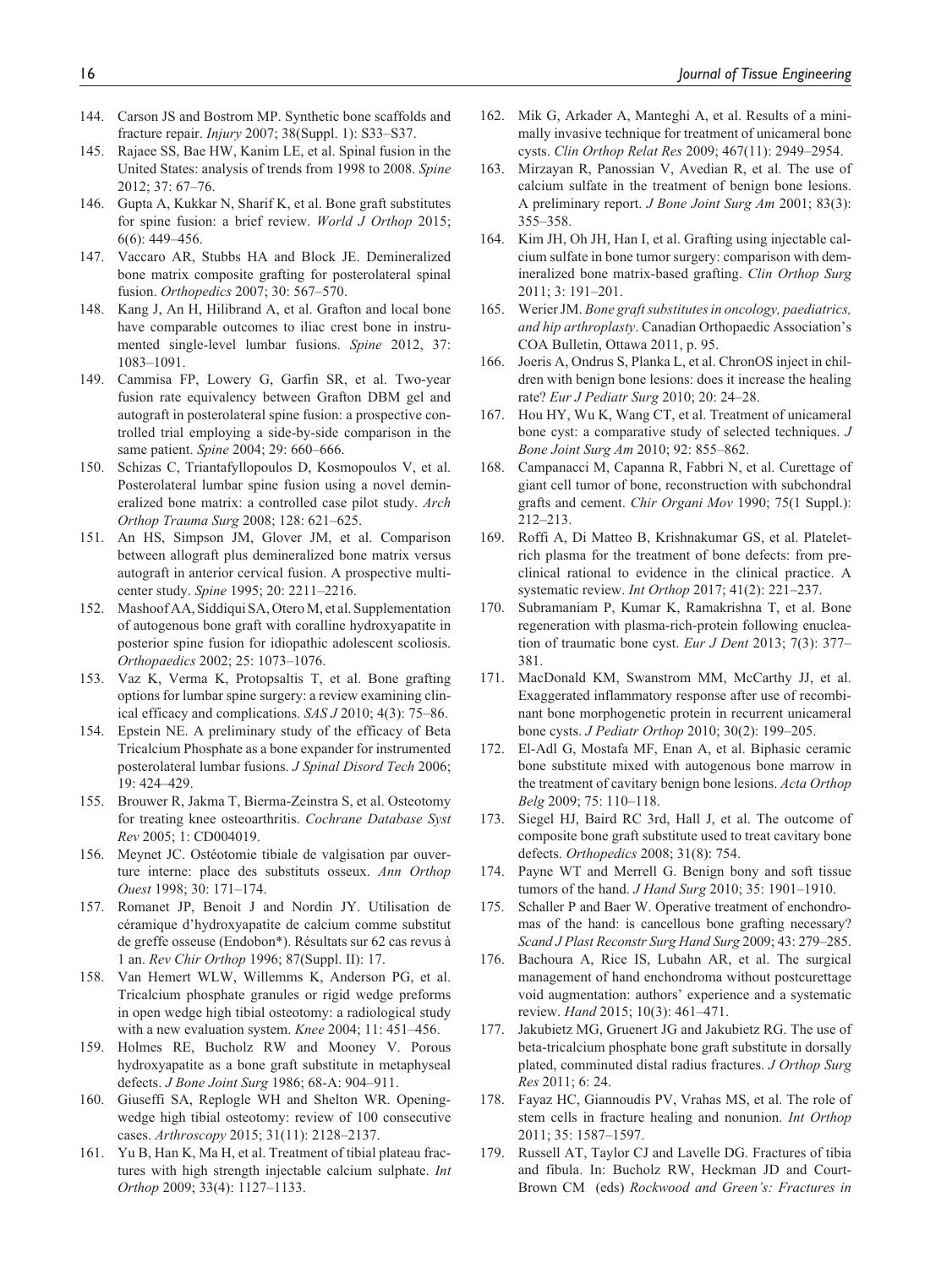*adults*, Lippincott Williams & Wilkins, Philadelphia vol. 3, 1991, pp. 1915–1982.

- 180. Einhorn TA: Enhancement of fracture-healing. *J Bone Joint Surg Am* 1995; 77: 940–956.
- 181. Borrelli J, Prickett WD and Ricci WM. Treatment of nonunions and On the contrary, allogenic osseous defects with bone graft and calcium sulfate. *Clin Orthop Relat Res* 2003; 411: 245–254.
- 182. Gómez-Barrena E, Rosset P, Gebhard F, et al. Feasibility and safety of treating non-unions in tibia, femur and humerus with autologous, expanded, bone marrow-derived mesenchymal stromal cells associated with biphasic calcium phosphate biomaterials in a multicentric, non-comparative trial. *Biomaterials*. Epub ahead of print 19 March 2018. DOI: 10.1016/j.biomaterials.2018.03.033.
- 183. Bourgeois D, Bouchard P and Mattout C. Epidemiology of periodontal status in dentate adults in France, 2002–2003. *J Periodontal Res* 2007; 42(3): 219–227.
- 184. Reynolds MA, Aichelmann-Reidy ME, Branch-Mays GL, et al. The efficacy of bone replacement grafts in the treatment of periodontal osseous defects. A systematic review. *Ann Periodontol* 2003; 8(1): 227–265.
- 185. Bayerlein T, Mundt T, Mack F, et al. Bone graft substitutes in periodontal and peri-implant bone regeneration. *Folia Morphol* 2006; 65(1): 66–69.
- 186. Froum SJ, Weinberg MA and Tarnow D. Comparison of bioactive glass synthetic bone graft particles and open debridement in the treatment of human periodontal defects. A clinical study. *J Periodontol* 1998; 69: 698–709.
- 187. Del Fabbro M, Bortolin M, Taschieri S, et al. Is platelet concentrate advantageous for the surgical treatment of periodontal diseases? A systematic review and meta-analysis. *J Periodontol* 2011; 82: 1100–1111.
- 188. Piemontese M, Aspriello SD, Rubini C, et al. Treatment of periodontal intrabony defects with demineralized freezedried bone allograft in combination with platelet-rich plasma: a comparative clinical trial. *J Periodontol* 2008; 79: 802–810.
- 189. Keceli HG, Sengun D, Berberoğlu A, et al. Use of platelet gel with connective tissue grafts for root coverage: a randomized-controlled trial. *J Clin Periodontol* 2008; 35: 255–262.
- 190. Hanes PJ. Bone replacement grafts for the treatment of periodontal intrabony defects. *Oral Maxillofac Surg Clin North Am* 2007; 19(4): 499–512.
- 191. Poeschl PW, Ziya-Ghazvini F, Schicho K, et al. Application of platelet-rich plasma for enhanced bone regeneration in grafted sinus. *J Oral Maxillofac Surg* 2012; 70: 657–664.
- 192. Khairy NM, Shendy EE, Askar NA, et al. Effect of platelet rich plasma on bone regeneration in maxillary sinus augmentation (randomized clinical trial). *J Oral Maxillofac Surg* 2013; 42(2): 249–255.
- 193. Esposito M, Grusovin MG, Rees J, et al. Interventions for replacing missing teeth: augmentation procedures of the maxillary sinus. *Cochrane Database Syst Rev* 2010; 17: CD008397.
- 194. Irinakis T. Efficacy of injectable demineralized bone matrix as graft material during sinus elevation surgery with simultaneous implant placement in the posterior maxilla: clinical evaluation of 49 sinuses. *J Oral Maxillofac Surg* 2011; 69: 134–141.
- 195. Sohn DS, Bae MS, Choi BJ, et al. Efficacy of demineralized bone matrix paste for maxillary sinus augmentation: a histologic and clinical study in humans. *Oral Surg Oral Med Oral Pathol Oral Radiol Endod* 2009; 108: e30– e35.
- 196. Aly LAA and Hammouda NI. Evaluation of implant stability simultaneously placed with sinus lift augmented with putty versus powder form of demineralized bone matrix in atrophied posterior maxilla. *Future Dental Journal* 2017;  $3.28 - 34$
- 197. Nkenke E and Stelzle F. Clinical outcomes of sinus floor augmentation for implant placement using autogenous bone or bone substitutes: a systematic review. *Clin Oral Impl Res* 2009; 20(Suppl. 4): 124–133.
- 198. Bocanegra-Perez S, Vicente-Barrero M, Knezevic M, et al. Use of platelet-rich plasma in the treatment of bisphosphonate-related osteonecrosis of the jaw. *Int J Oral Maxillofac Surg* 2012; 41: 1410–1415.
- 199. Mozzati M, Gallesio G, Arata V, et al. Platelet-rich therapies in the treatment of intravenous bisphosphonaterelated osteonecrosis of the jaw: a report of 32 cases. *Oral Oncol* 2012; 48(5): 469–474.
- 200. Coviello V, Peluso F, Dehkhargani SZ, et al. Platelet-rich plasma improves wound healing in multiple myeloma bisphosphonate-associated osteonecrosis of the jaw patients. *J Biol Regul Homeost Agents* 2012; 26: 151–155.
- 201. Geurts J, Chris Arts JJ and Walenkamp GH. Bone graft substitutes in active or suspected infection. Contraindicated or not? *Injury* 2011; 42(Suppl. 2): S82–S86.
- 202. Lalidou F, Kolios G and Drosos GI. Bone infections and bone graft substitutes for local antibiotic therapy. *Surg Technol Int* 2014; 24: 353–362.
- 203. Silverman LD, Lukashova L, Herman OT, et al. Release of gentamicin from a tricalcium phosphate bone implant. *J Orthop Res* 2007; 25(1): 23–29.
- 204. Takigami I, Ito Y, Ishimaru D, et al. Two-stage revision surgery for hip prosthesis infection using antibiotic-loaded porous hydroxyapatite blocks. *Arch Orthop Trauma Surg* 2010; 130(10): 1221–1226.
- 205. Mousset B, Benoit MA, Bouillet R, et al. Biodegradable implants for potential use in bone infection. *Int Orthop* 1995; 19: 157–161.
- 206. Ginebra MP, Canal C, Espanol M, et al. Calcium phosphate cements as drug delivery materials. *Adv Drug Deliv Rev* 2012; 64(12): 1090–1110.
- 207. Espanol M, Perez RA, Montufar EB, et al. Intrinsic porosity of calcium phosphate cements and its significance for drug delivery and tissue engineering applications. *Acta Biomater* 2009; 5: 2752–2762.
- 208. Lindfors NC, Hyvönen P, Nyyssönen M, et al. Bioactive glass S53P4 as bone graft substitute in treatment of osteomyelitis. *Bone* 2010; 47(2): 212–218.
- 209. Aydin S, Kucukyuruk B, Abuzayed B, et al. Cranioplasty: review of materials and techniques. *J Neurosci Rural Pract* 2011; 2(2): 162–167.
- 210. Cho YJ and Kang SH. Review of cranioplasty after decompressive craniectomy. *Korean J Neurotrauma* 2017; 13(1): 9–14.
- 211. Piitulainen JM, Kauko T, Aitasolo KM, et al. Outcomes of cranioplasty with synthetic materials and autologous bone grafts. *World Neurosurg* 2015; 83: 708–714.